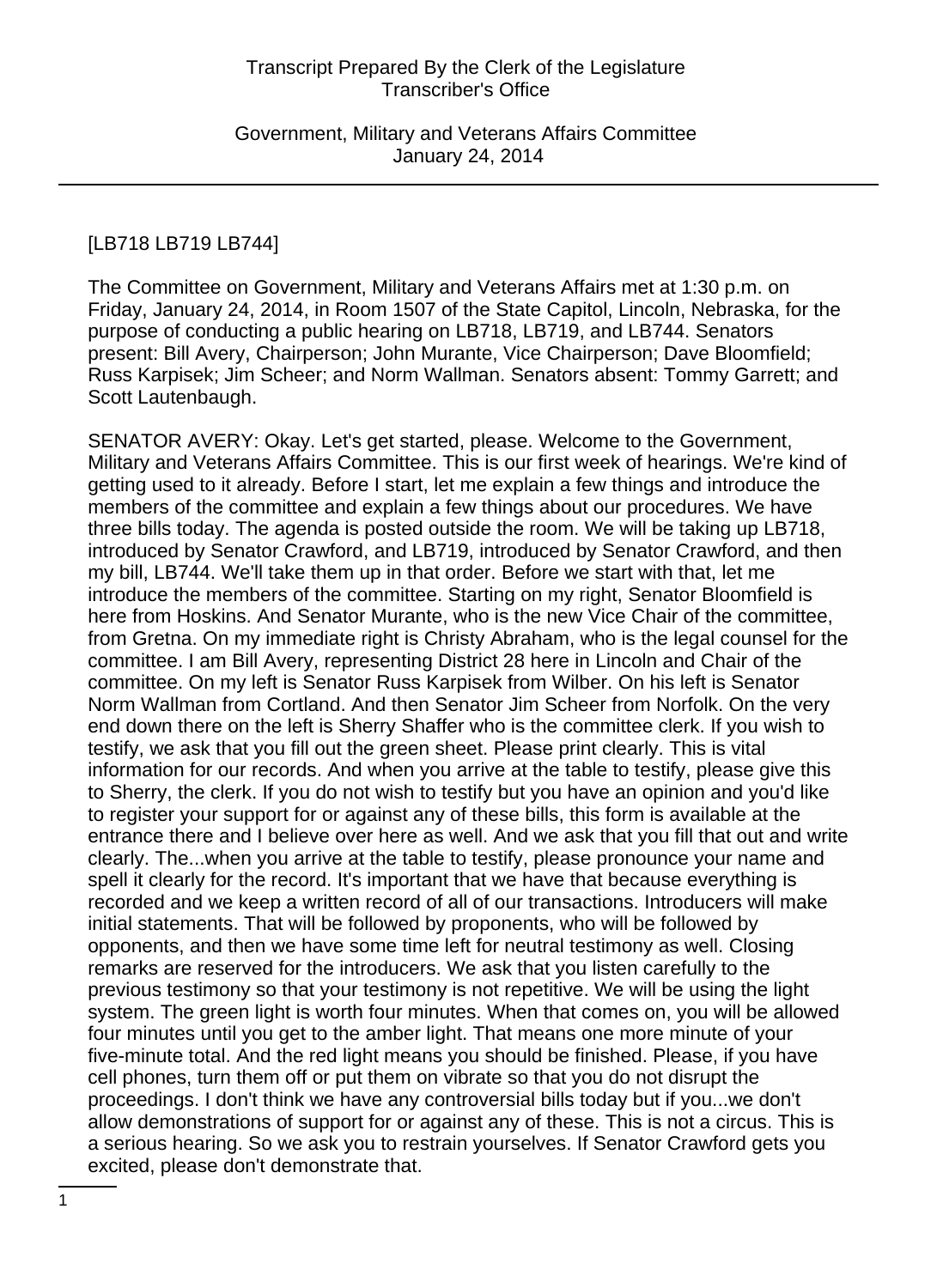SENATOR CRAWFORD: You have to go out to the hallway to clap.

SENATOR AVERY: Or boo.

SENATOR CRAWFORD: Or boo. I wasn't going to go there.

SENATOR AVERY: We do accept prepared statements. If you have a prepared statement, give that to Sherry and she will make sure that the copies are distributed to us. And that will be done by the pages, Colton Wolinski from Lincoln, the tall one, and Jacob Fricke from Milwaukee, Wisconsin. He's just here for the day to help us out. Are you a student too, Jacob? You are? Okay. Welcome, all of you. We will begin with LB718. Senator Crawford. [LB718]

SENATOR CRAWFORD: Thank you. Good afternoon, Chairman Avery and members of the Government, Military and Veterans Affairs Committee. My name is Sue Crawford, C-r-a-w-f-o-r-d, and I represent the 45th Legislative District in Bellevue, Offutt, and eastern Sarpy County. And I'm here on a Friday afternoon to talk about everybody's favorite subject, government regulations. LB718 is part of a responsive regulations package of bills that I introduced this session to increase transparency, accountability, and efficiency in Nebraska regulations and rulemaking. This includes LB719, which I will present later today. Bills we pass as a Legislature here are often converted into regulations that agencies enforce. Nationally, 20 percent of all economic activity is directly regulated by the state. As you know, the devil is often in the details. The laws that we pass are as effective or as burdensome as the regulations that enforce them. Because the Legislature is not in session year-round, decisions about regulations often occur when we are not in session. A more transparent, efficient, and accountable regulatory system ensures these rules work as intended for the public good. LB718 improves the transparency of our regulatory system in three key ways. One, the bill increases transparency by requiring the publication of fiscal impact statements for all proposed rules on the Secretary of State's Web site. Currently, these fiscal impact statements are already prepared as part of this process. However, they are only available upon request. Two, LB718 requires agencies to specifically state their statutory authority for any new rule or regulation. Three, it requires agencies to publish their rulemaking agenda on a semiannual basis. This agenda will include all rules and regulations under consideration for revision. In the Legislature, we introduce bills during the first ten days of session. Citizens and others interested in the work that we do can look for all new bills in this ten-day window. After day ten, everyone knows the topics we'll be grappling with during the session. These published agendas allow citizens and others interested in rulemaking to mark similar dates on their calendar to track upcoming rules and regulations. It will also give citizens and other groups advance notice of potential changes. Transparency is a Nebraska value. We conduct our legislative business in a transparent way. All bills receive a public hearing where anyone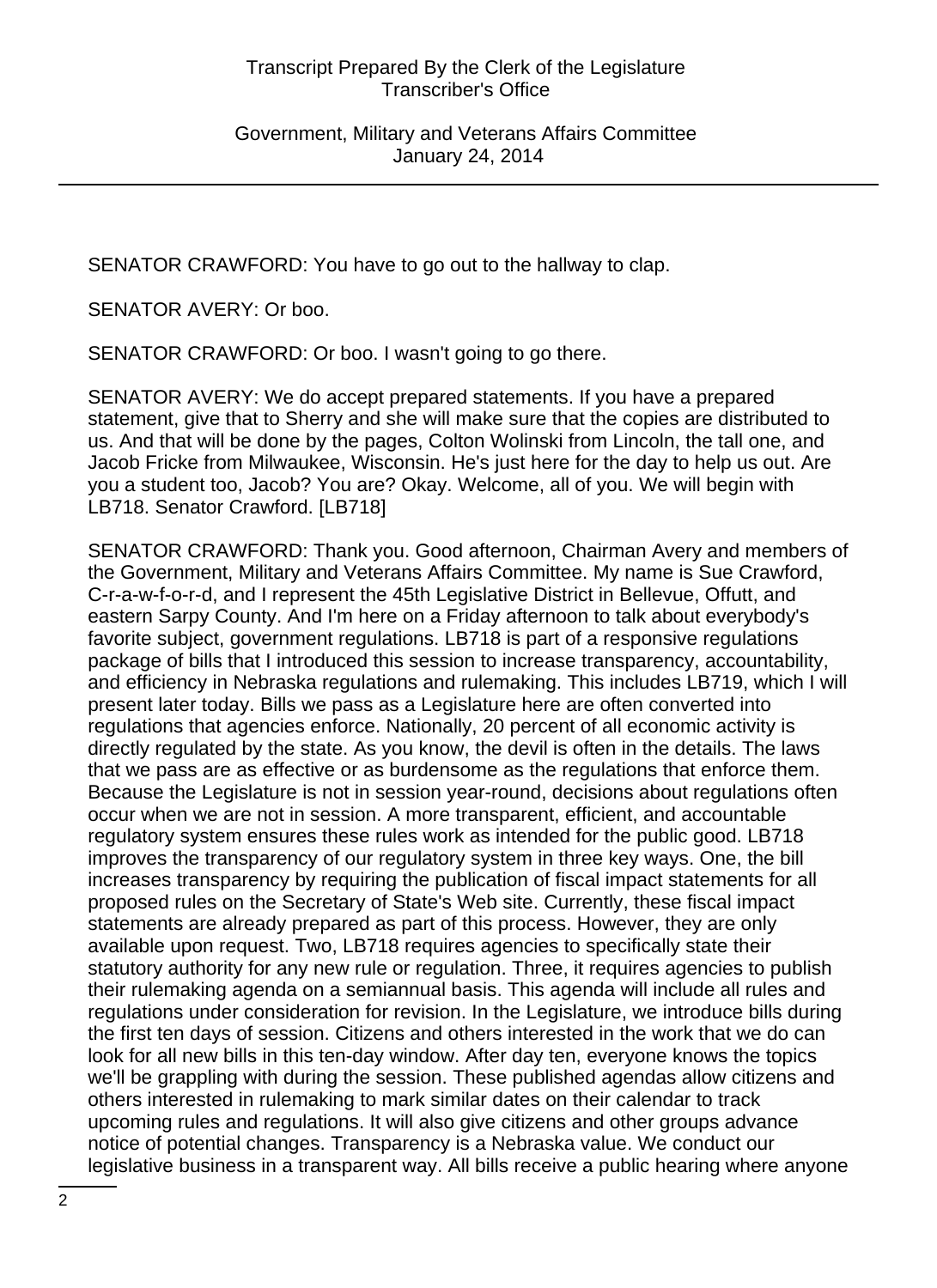Government, Military and Veterans Affairs Committee January 24, 2014

can come to testify. Transcripts from these hearings are available on-line for citizens to read. And citizens can track our state spending on-line and soon will be able to review our state contracts on-line. Rulemaking, like lawmaking, should be democratic, accessible, and transparent. The Secretary of State's Office has done great work already to increase the transparency and accessibility for posed rules and regulations. Citizens can visit their Web site to review proposed rules and regulations and can sign up to receive updates via e-mail at no charge to the citizen on upcoming rules and regulation proposals. In 2012, the National Association of Secretaries of State recognized our Secretary of State's Web site with its first-ever IDEAS Award. LB718 is an important step to continue to increase transparency in our rulemaking process. LB718, with its modest fiscal note, allows us to increase transparency in a fiscally responsible way, with minimum cost to the taxpayers. Thank you, again, for the opportunity to appear before you today. I'm happy to answer any questions you might have. [LB718]

SENATOR AVERY: Thank you, Senator. Questions from the committee? Regulations excite us. [LB718]

SENATOR MURANTE: Speak for yourself. [LB718]

SENATOR AVERY: Thank you. [LB718]

SENATOR CRAWFORD: All right, thank you. I'll be here for closing so I can answer any questions... [LB718]

SENATOR AVERY: Okay. All right. Any proponent testimony? Mr. Peterson, how are you? [LB718]

ALAN PETERSON: (Exhibit 1) Good. Thank you. Chairman Avery... [LB718]

SENATOR AVERY: Welcome to the committee. [LB718]

ALAN PETERSON: ...members of the committee, hello. I am Alan Peterson. I am outside lawyer for ACLU and a registered lobbyist for that same organization, solely devoted to trying to protect and enhance the use of the Bill of Rights of the Constitution of the United States and of Nebraska. [LB718]

SENATOR AVERY: Could you see your right also to spell your name for the record? [LB718]

ALAN PETERSON: I shall do that. I shall do that because people misspell Peterson all the time. I'm A-l-a-n, Alan, Peterson, P-e-t-e-r-s-o-n. So what's the civil liberty issue here? The whole question of due process, which is in the Fourteenth Amendment and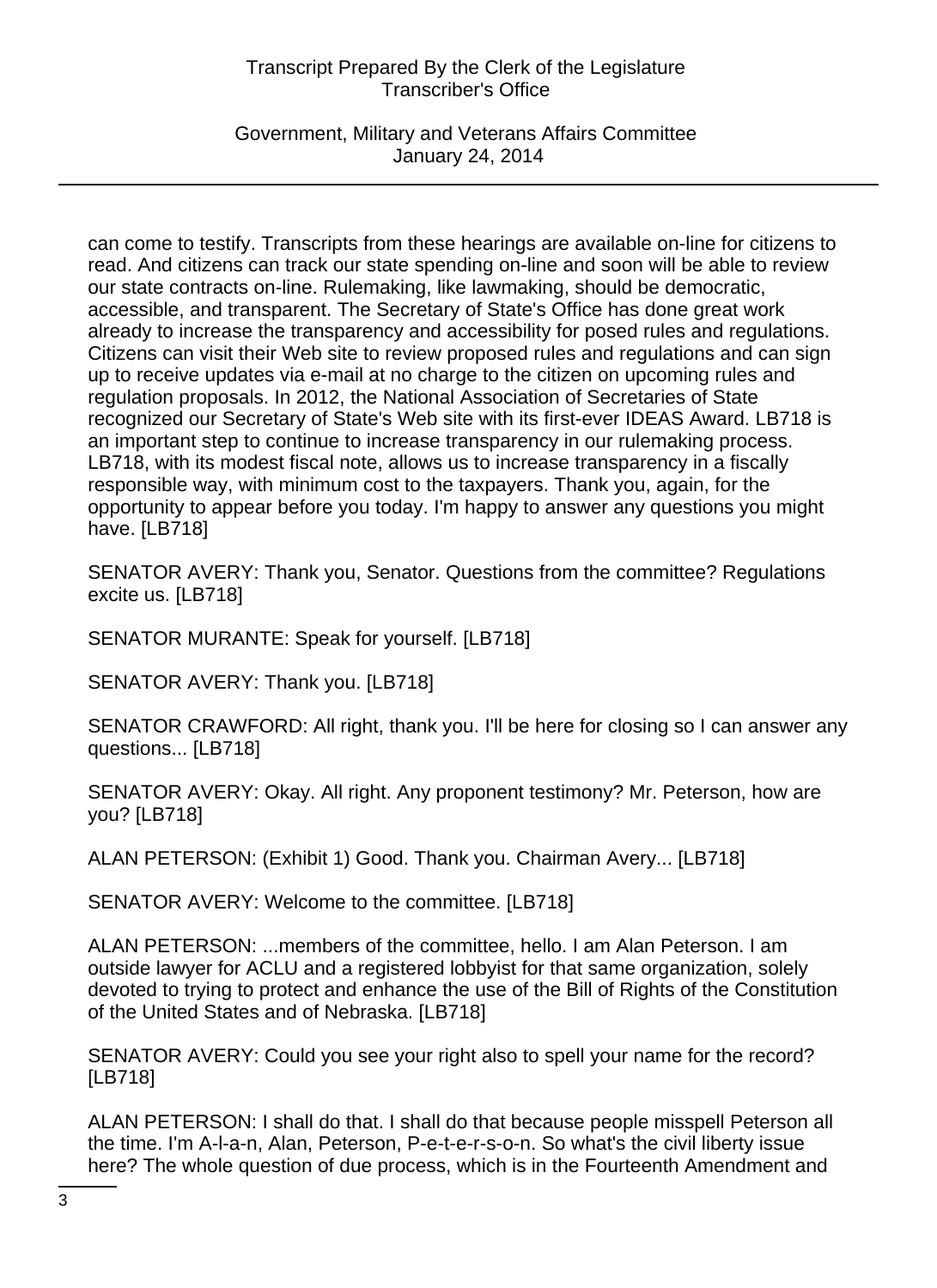Government, Military and Veterans Affairs Committee January 24, 2014

also in the Fifth Amendment to the Constitution, really comes down to whether or not people--all the people--get notice of what's going to affect their lives the government may want to do and some opportunity to be heard about it, to defend, if it's a criminal matter, or to have their two-cents worth if it is, for example, a matter of making law or regulation. So this is a due process matter. It's not direct in the sense that I'm here waving my arms and saying, oh, my goodness, if you don't pass this, it violates the constitution. No. The principles, though, of having informed people about government activity is due process. It's just almost that simple. So this is a good government bill. And it is a transparency bill. And it is a due process bill. I appreciate Senator Crawford's introducing this and the other two bills that are kind of related to it, LB719 and LB720. I want to mention there is a real need in the sense that I have attended a number of regulatory rulemaking hearings. And they're already held, that's required by law. But in a number of those, what happens is a hearing examiner is appointed by the agency to come and take the evidence. And you can put in your written stuff. And, by the way, I do have some written stuff to offer the committee in the form of a letter for whatever help it may be. It concentrates my ideas and thoughts. But the person may come up and testify at the rulemaking proceeding. And there's really no response required in law or in practice. And what the response you get is when you get done talking and maybe trying hard to keep this rule from being passed or in getting it changed, the response is something like, "next". And the next witness is called forward. This particular bill does not go to directly answer that. The next bill you'll hear does so I won't dwell on that. But the matter of an interactive lawmaking process is what we call democracy in this country. And I really, I think ACLU and I, personally, like these two bills because they increase the knowledge of what's going to happen in terms of a rule change or a new rule and they increase the detailed impact it might have fiscally, as Senator Crawford said. And then it goes on to really promote input to the agency before it passes the new rule. The Attorney General looks at these rules later and if they see an obvious constitutional defect, they stop them. But really, there's a problem that these bills kind of solve or head toward solving that people aren't...many people are affected by these regs and when they come talk and offer their input, they don't want it to be just wind. You know, we're all going 1,000 miles an hour around the axis of the earth and I understand about 44,000 miles an hour around the sun. But we don't hear it because the atmosphere is going the same speed and so we don't hear the vibration of the air. When people vibrate the air to put their input in on a new rule that's going to affect their business or their life, their health, they want to know it's heard. And they want to know that the deciders about it, which is the administrative agency itself, basically, took it into account. That's accountability, that's due process, that's democracy. These are democracy bills. They're terrific. And at ACLU Nebraska, we hope you will advance them and that they pass. Any questions I'd be...try to answer. [LB718]

SENATOR AVERY: Thank you. Thank you. Questions from the committee? [LB718]

ALAN PETERSON: Thank you. [LB718]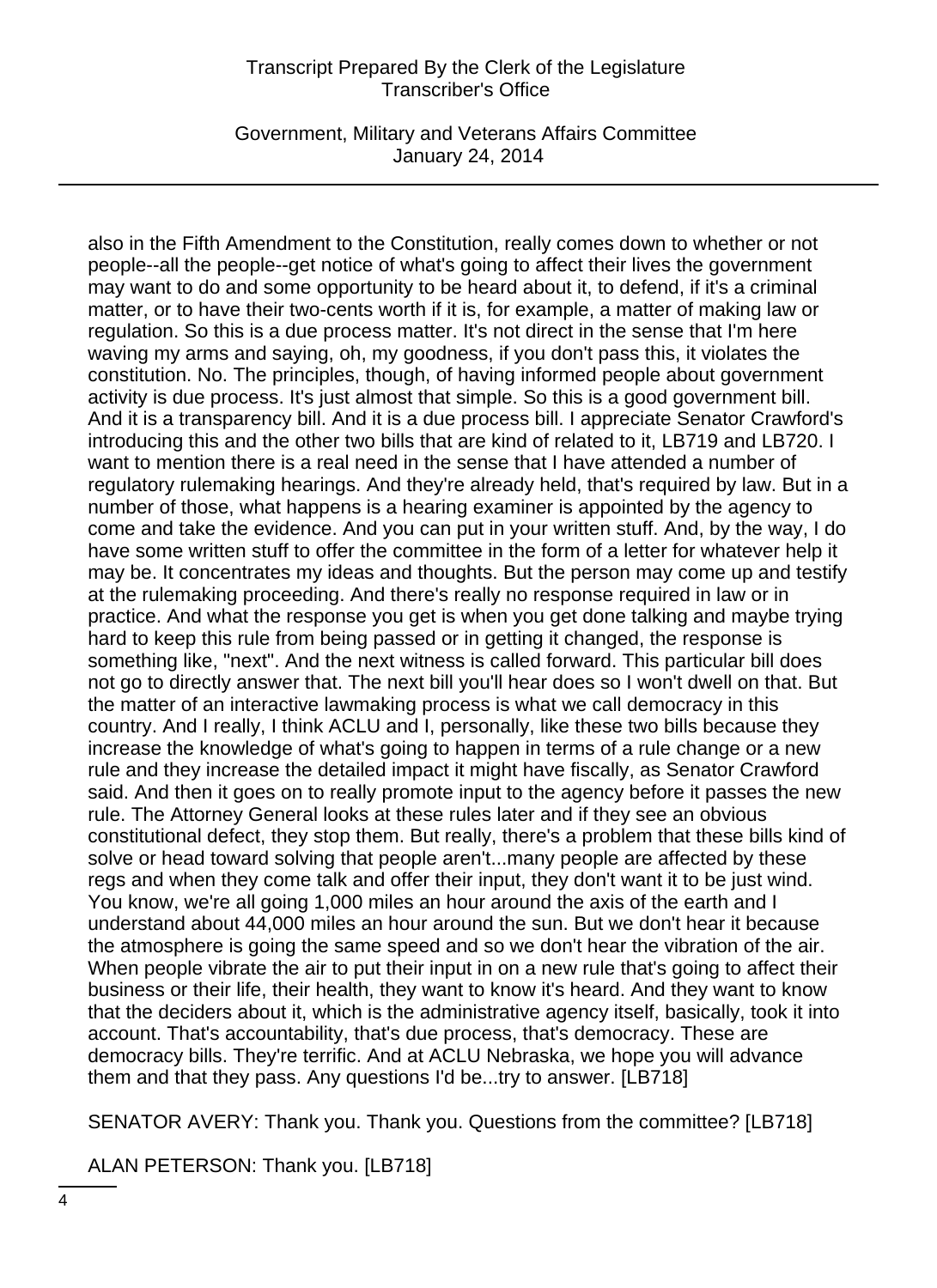SENATOR AVERY: You were about as exciting as Senator Crawford. [LB718]

ALAN PETERSON: My job is not to entertain. Thank you. [LB718]

SENATOR AVERY: Thank you. Proponent testimony? Good afternoon. Welcome. [LB718]

NICK FAUSTMAN: (Exhibit 2) Good afternoon. I'm Nick Faustman, N-i-c-k F-a-u-s-t-m-a-n, I'm with the Nebraska Health Care Association or NHCA. NHCA is the parent association to a family of entities, including the state's largest association for nursing facilities, the Nebraska Nursing Facility Association or NNFA for short and the state's only association dedicated specifically to assisted living facilities which is Nebraska Assisted Living Association or NALA for short. Both NNFA and NALA represent nonproprietary, proprietary, and governmental long-term care facilities. And NNFA and NALA both support LB718. LB718 requires state agencies to file agendas for the development of rules and regulations. These documents would include the authorizing statute of the rule or regulation and a fiscal impact statement. In addition, the Secretary of State would maintain a list of individuals who wish to receive notice of agendas posted to the Secretary of State's Web site. As healthcare providers, NNFA and NALA members work in one of the most heavily regulated industries. Changes in public policy affect the way the facilities operate on a daily basis that can mean the difference between staying in business and shutting down. Therefore, being proactive in the development of public policy is absolutely essential. And NNFA and NALA contend that LB718 would aid all parties involved in the process of developing good public policy. Fortunately, our family of associations enjoys a solid working relationship with all state agencies, particularly the Department of Health and Human Services. LB718 would strengthen those relationships while strengthening the Administrative Procedure Act itself. NNFA and NALA urge the committee to advance LB718 to General File. And thank you for the opportunity to comment. [LB718]

SENATOR AVERY: Thank you. [LB718]

NICK FAUSTMAN: Uh-huh. [LB718]

SENATOR AVERY: Questions? I don't see any. Thank you. [LB718]

NICK FAUSTMAN: Thank you. [LB718]

SENATOR AVERY: Next testifier, proponents, on LB718. Welcome. [LB718]

RON JENSEN: Chairman Avery, hi. Members of the Government, Military and Veterans Affairs Committee, my name is Ron Jensen, R-o-n J-e-n-s-e-n. I'm a registered lobbyist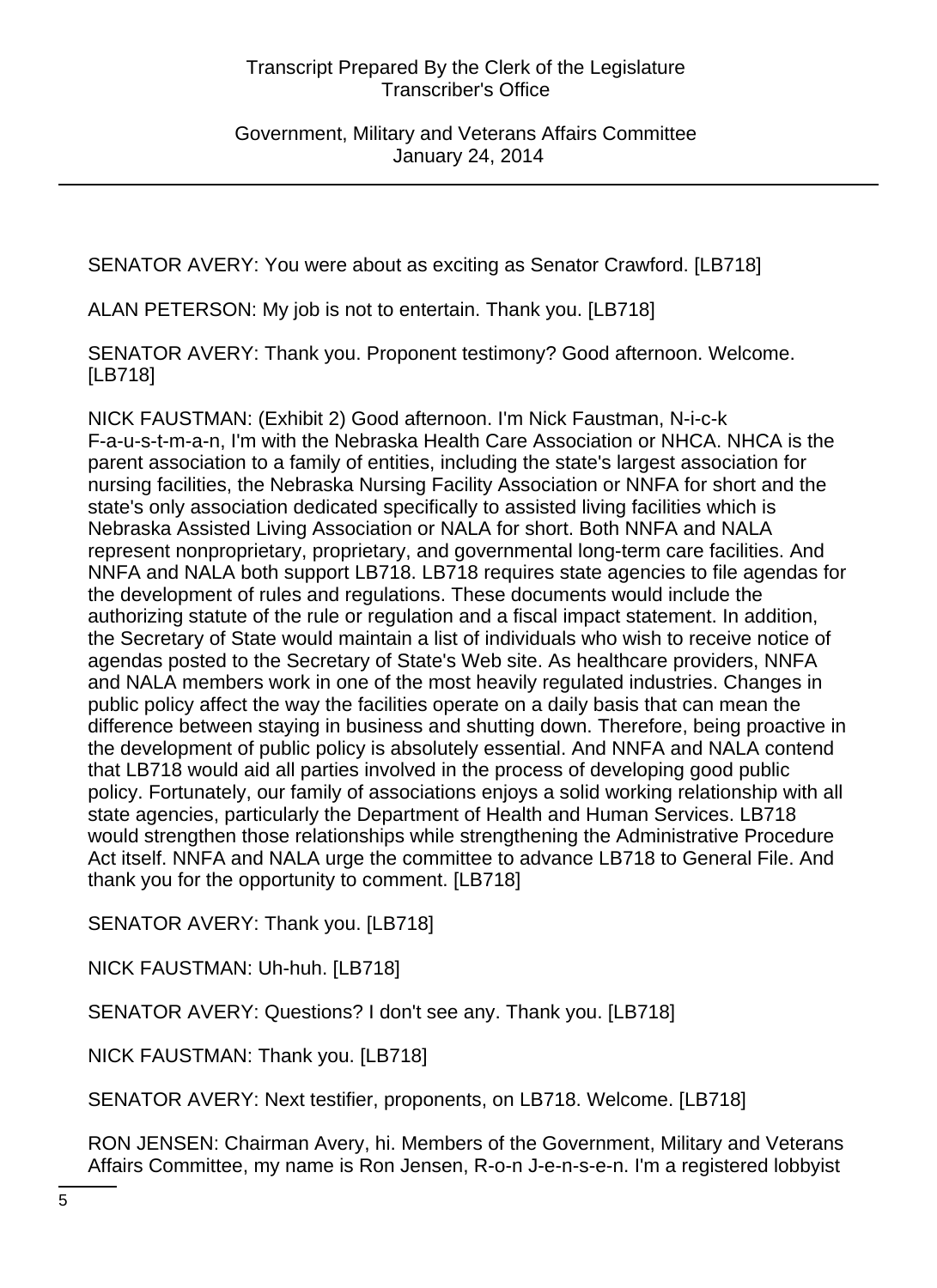Government, Military and Veterans Affairs Committee January 24, 2014

appearing before you this afternoon on behalf of two clients, MOSAIC and the Nebraskan Intellectual Disabilities Services Providers. These are services and facilities that are licensed by the state. Virtually every one of their clients is a Medicaid client, so they are largely financed by the state and federal government. And they have to play by the rules, and they understand that. The old saying is if you take the king's farthing, you enlist with the king. Right? But it is a challenge to stay abreast of those rules and to stay in compliance with them. And it's not unheard of for rules to be adopted before the public hearing is held. And with your indulgence, Mr. Chairman, if I could bend the rules just a tad, I'd like my testimony to apply to both of these measures this afternoon which we appreciate Senator Crawford bringing forward. Together, they would allow my clients to plan for, and to be prepared for, and to be prepared to comment on proposed rules and regulations. And with the analysis that's included in LB719, I'm told--and that's secondhand information but I'm pretty confident of it--that the agencies prepare this kind of analysis internally presently. And I see no good reason why that shouldn't be shared with the public. We have people who drive down here for those hearings just like they do for your hearings. They testify and the rap is that: Why bother to testify. It never seems to make any difference. They're not certain if their comments were ever really given consideration. I think they are. And I think that publishing that analysis would assure the public that it is worth the drive and the time to testify and that their comments and positions are given consideration. Thank you for the opportunity to testify, Mr. Chairman. I'd be happy to answer questions if I could. [LB718]

SENATOR AVERY: Thank you. Senator Wallman. [LB718]

SENATOR WALLMAN: Thank you, Chairman Avery. Thank you, Ron, for coming down. [LB718]

RON JENSEN: Sure. [LB718]

SENATOR WALLMAN: I always appreciate your knowledge. And do you feel right now that the state doesn't promulgate their rules and regs with the feds, that you have to watch out for both? [LB718]

RON JENSEN: Well, my clients aren't...the federal regulations that come to them, I guess is the way to answer that... [LB718]

SENATOR WALLMAN: Yeah. [LB718]

RON JENSEN: ...come through a state agency, pretty much. Okay? So, you know, I represent...you know, I'm a state guy. And most of the great, great bulk of the regulations, controls, and standards that they're subject to, the federal government is behind many, if not most, of them. But they come to them courtesy of either the Division of Public Health or the Division of Medicaid Long-Term Care. [LB718]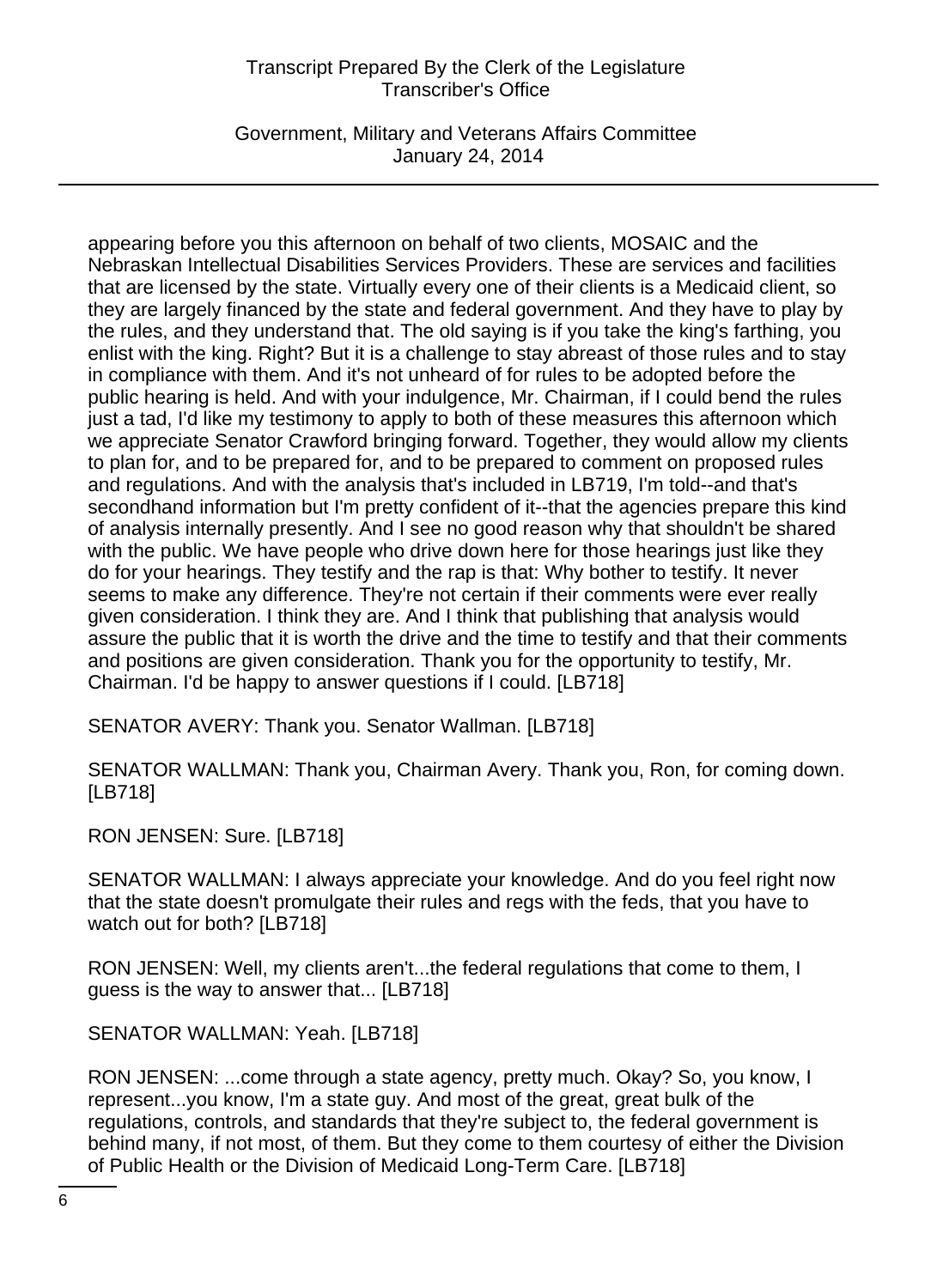SENATOR WALLMAN: Okay. Thank you. [LB718]

RON JENSEN: You bet. [LB718]

SENATOR AVERY: Any other questions? I don't see any. [LB718]

RON JENSEN: Thank you very much. [LB718]

SENATOR AVERY: Thank you, Mr. Jensen. Still on proponent testimony. Welcome. [LB718]

JULIE KAMINSKI: (Exhibit 3) Thank you. My name is Julie Kaminski, K-a-m-i-n-s-k-i, and I'm the executive director of LeadingAge Nebraska. We represent the nonprofit providers of senior health and services across the state. So that's nursing homes, assisted living homes and community-based. The joke kind of in our industry is that we are second regulated only next to nuclear energy, so this definitely does impact us. And I won't repeat a lot of it but I guess the bottom line...have any of you ever sat in one of those hearings? You go to the State Office Building--and I'm relatively new to the position--and there's someone with a recorder. And you state your opinions. And then you never know what happens after that. And I asked our lobbyist one time, I said, does anybody listen to this? You know, what happens when we're done here? So I guess, if we have people and we come in front of you, we voice our opinions and then that feedback is utilized. So we just would ask that that same respect happen. As Mr. Jensen mentioned, this is more LB719, but I really feel like these two bills would strengthen the Administrative Procedures Act and if we're going to be regulated and require our members to adhere to these, it would be great to have some advance warning. So we just respectfully ask that you support LB718 and LB719 as well. And thank you for your consideration. [LB718]

SENATOR AVERY: Thank you. Thank you. Hold on, we might have a question. [LB718]

JULIE KAMINSKI: Sorry. [LB718]

SENATOR AVERY: No. Thank you. Any more proponent testimony? Good afternoon. [LB718]

MOLLY McCLEERY: (Exhibit 4) Good afternoon. Chairman Avery, members of the committee, my name is Molly McCleery, M-o-l-l-y M-c-C-l-e-e-r-y. And I'm a staff attorney in the Economic Justice Program at Nebraska Appleseed. Nebraska Appleseed is a nonprofit organization that works for justice and opportunity for all Nebraskans. And on behalf of Appleseed, I'm here today to testify in support of LB718. As Senator Crawford mentioned in her introduction, the Administrative Procedure Act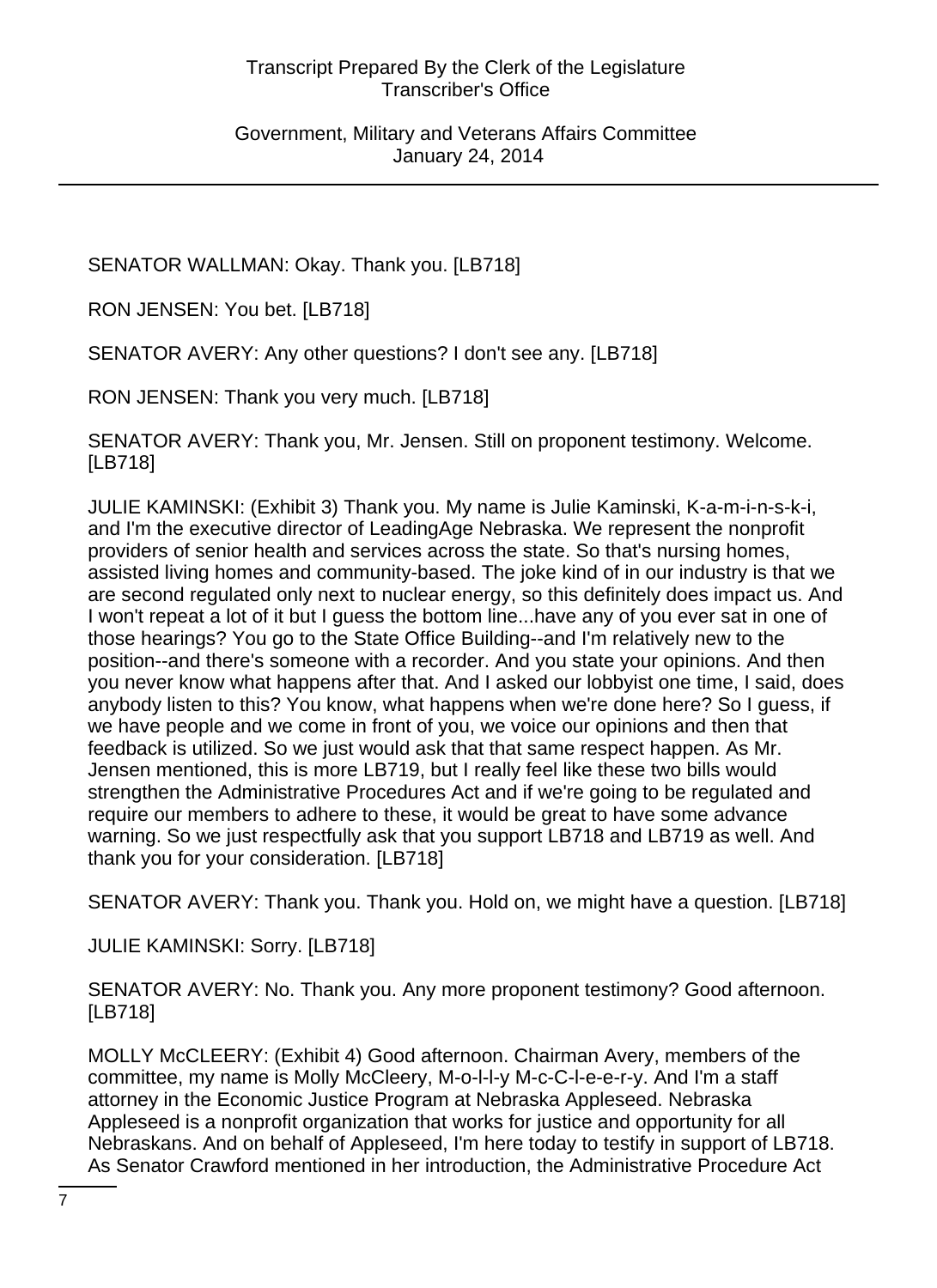Government, Military and Veterans Affairs Committee January 24, 2014

establishes certain minimum requirements the agencies must comply with when engaging in the rulemaking process. And these requirements support the goals of transparency, clarity, and accountability in the rulemaking process. The APA could do more. And this bill, in particular, as well as LB719 are a step in that direction. Specifically, through the rulemaking agenda requirement in LB718, this would provide advance notice as to agencies' planned rulemaking activity which would increase public comprehension of both the substance and the timing of proposed rulemaking activity. It would ensure public understanding in a long-term capacity of potential changes to rules and how those rule changes will interact with each other. Consequently, members of the public who are impacted by rule changes such as providers, organizations, or businesses, would be better able to understand the changes and prepare for them in advance. This would make implementation of regulations go more efficiently and more smoothly. Additionally, the notice that's provided through the agenda could provide, if an agency were so inclined, an opportunity for stakeholders and those who are impacted by regulatory changes to speak with a particular agency prior to the promulgation of the regulations and to provide feedback that could be incorporated into the regulations. This would allow for issues to be resolved prior to promulgation and implementation which would, as I stated just a second ago, make the implementation process more efficient and easier. A recent example of this type of activity is in...that the Department of Health and Human Services in working with stakeholders on the Bridge to Independence program, which provides for extended services and support for former foster youth, provided stakeholders with advance copies of the draft regulations. Stakeholders were able to provide feedback in those and this helped both create better regulations and shore up buy-in from stakeholders allowing for easier implementation and planning purposes. To be certain, the agenda doesn't require this sort of openness from the agencies and doesn't require the sharing of the draft regulations to the degree that occurred in this example. However, it would provide the opportunity for that if an agency were so inclined. Additionally, by requiring the inclusion of the notices...in the notices of specific authorizing statutes or pointing to the statutes that would be interpreted or implemented by the regulations, this provides for greater accountability in the administrative process. I'd like to thank the committee today for your dedication in ensuring this accountability and this transparency in the rulemaking process. I'll do my best to answer any questions at this time. [LB718]

SENATOR AVERY: Thank you. Questions? Thank you very much. [LB718]

MOLLY McCLEERY: Thank you. [LB718]

SENATOR AVERY: Additional proponent testimony on LB718? Mr. Geis, welcome. [LB718]

GAVIN GEIS: Chairman Avery, members of the Government Committee, my name is Gavin Geis, G-a-v-i-n G-e-i-s. And I am the executive director for Common Cause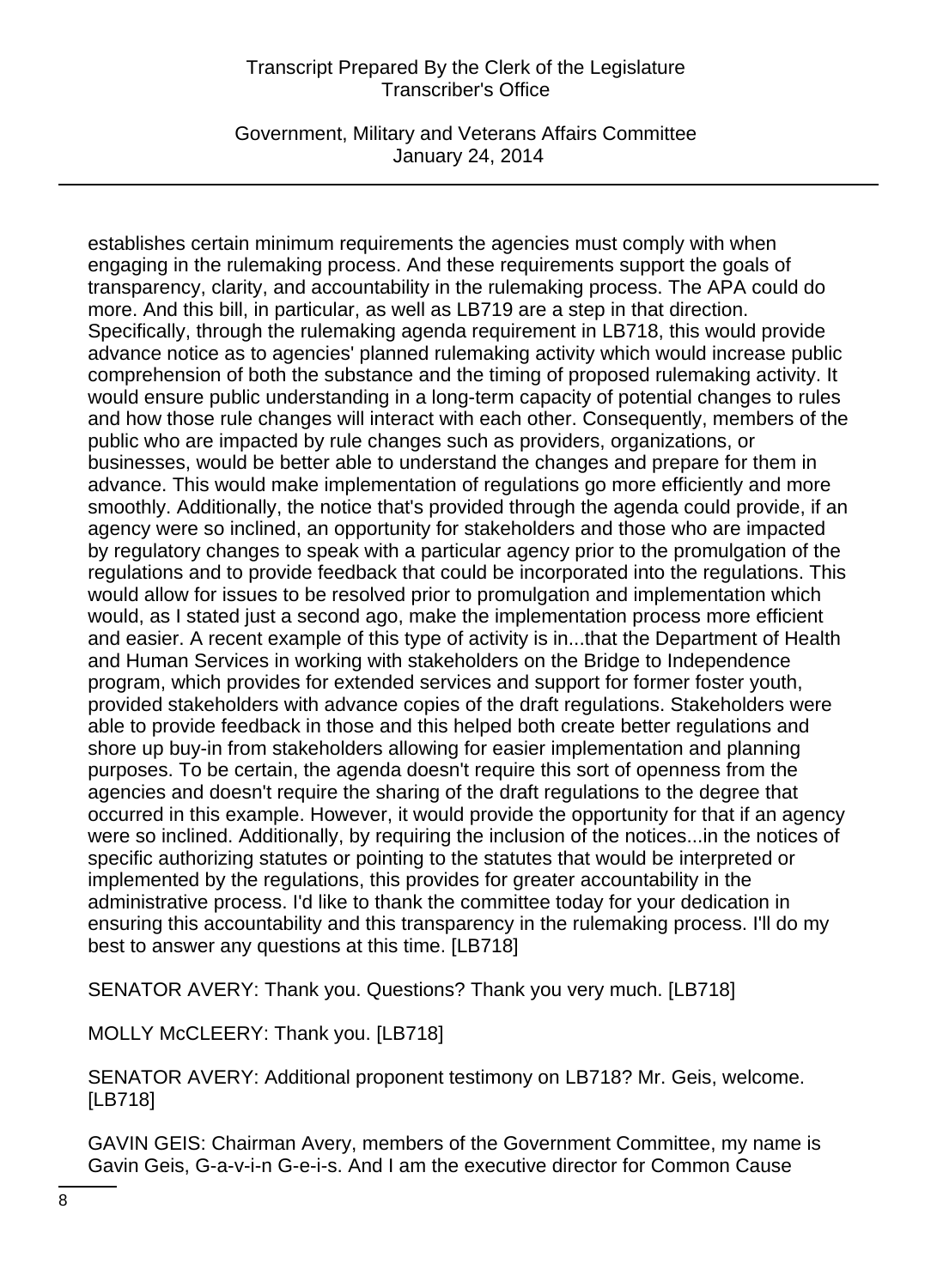Government, Military and Veterans Affairs Committee January 24, 2014

Nebraska. We are in support of LB718 and I don't have a lot to add that hasn't already been said. We believe this package of bills is a really straightforward win for accountability and transparency. Just in summary, the six-month agenda for rules, a fiscal impact statement on-line, and a statement of statutory authority, they're all really great ways to inform Nebraskan citizens and organizations about the agencies that really do have a huge impact on their lives. Also the exceptions that are in the bill allow for agencies to actually respond to changing circumstances. And we don't think that it makes the six-month schedule too burdensome. As always, Common Cause supports efforts to increase transparency, citizen involvement, and we believe that LB718 does just that. Thank you very much. [LB718]

SENATOR AVERY: Thank you. Questions? [LB718]

SENATOR SCHEER: Welcome back. [LB718]

GAVIN GEIS: I was skeptical and felt like maybe the atmosphere wasn't right. [LB718]

SENATOR AVERY: We had a long, long talk with him yesterday while he was (inaudible). [LB718]

GAVIN GEIS: Thank you. [LB718]

SENATOR AVERY: Thank you. Any other proponent testimony? Okay, we'll now move to opponents. Any opponent testimony? You ought to teach me how to write bills like this. Any neutral testimony? Senator Crawford, you want to close? [LB718]

SENATOR CRAWFORD: Well, I think that you have heard from the people who have testified really, again, the main points of the bill which I laid out in the opening and why it's important to people who are so...are the most impacted by regulations and why it's important in terms of citizen engagement and improving government in the state. So I won't...so I will close here. But I'm willing to answer any other questions you might have. [LB718]

SENATOR AVERY: Any additional questions? Senator Scheer. [LB718]

SENATOR SCHEER: Thank you, Senator Avery. Senator Crawford, I'm not in opposition of the bill, just some clarification... [LB718]

SENATOR CRAWFORD: Sure. Absolutely. [LB718]

SENATOR SCHEER: ...because I looked back. And the green copy on the exceptions, it's natural disaster or declaration of emergency. And that's exactly what it says in the green copy. But it does not determine who or what can declare an emergency or what is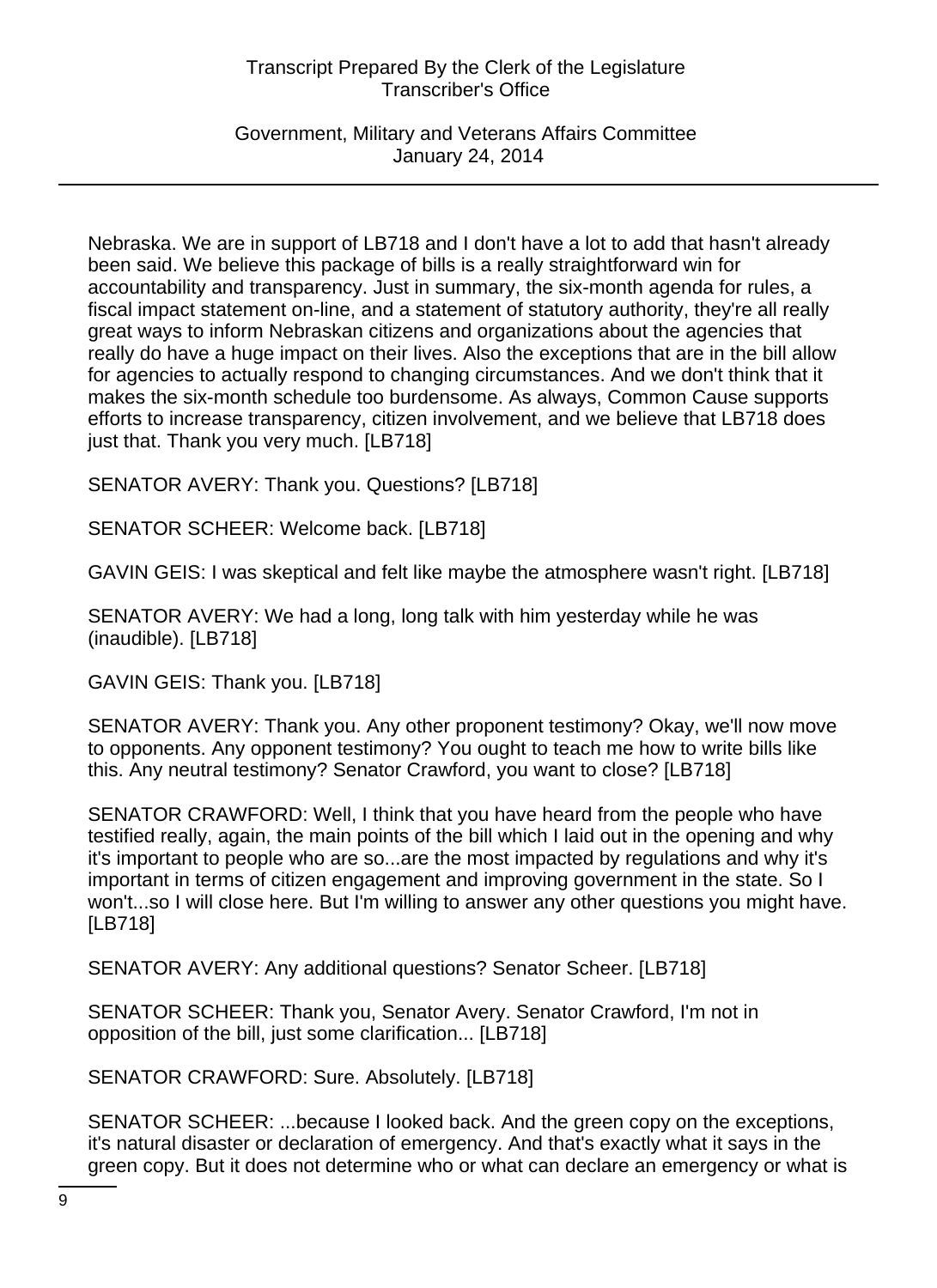Government, Military and Veterans Affairs Committee January 24, 2014

an emergency. And I...you may want to work with the committee or yourself to perhaps further define that because under this, an agency director could declare an emergency because it's not classified who or what entity would call that emergency. So I just... [LB718]

SENATOR CRAWFORD: Right. Right. And that language actually comes from some existing statutes that we have in place for some types of Medicaid regulations that require a longer advance notice. And so that's in that statute. I think what that does is, it provides language for us to respond when they say, this was an emergency. And then we say, I don't really think that was an emergency. So a good point in terms of asking whether or not that needs any more definition or who... [LB718]

SENATOR SCHEER: Well, it just says that they will except for, and I take exception. I believe, based on this statute, if I were a director I could declare an emergency on my own because it does not specify that it is either the Governor or a department head, itself. [LB718]

SENATOR CRAWFORD: Correct. [LB718]

SENATOR SCHEER: Do what you want. [LB718]

SENATOR CRAWFORD: Okay. I appreciate that feedback. I appreciate that. Appreciate that. [LB718]

SENATOR SCHEER: But if that comes to the floor, I would still have a concern on that. Your...the next item would be on item (3), the loss of additional federal funds. And my concern would be perhaps you should also state, or state funds... [LB718]

SENATOR CRAWFORD: Okay. That's interesting. [LB718]

SENATOR SCHEER: ...because there will be an occasion, perhaps, that either funding may diminish during a current fiscal year that we would have to make adjustments, which has happened in the past. [LB718]

SENATOR CRAWFORD: That's a very good point. Thank you, Senator. [LB718]

SENATOR SCHEER: And I think that might be something there. [LB718]

SENATOR CRAWFORD: Absolutely. [LB718]

SENATOR SCHEER: And my fourth comment or third and last for you, would be that all this is Web based. [LB718]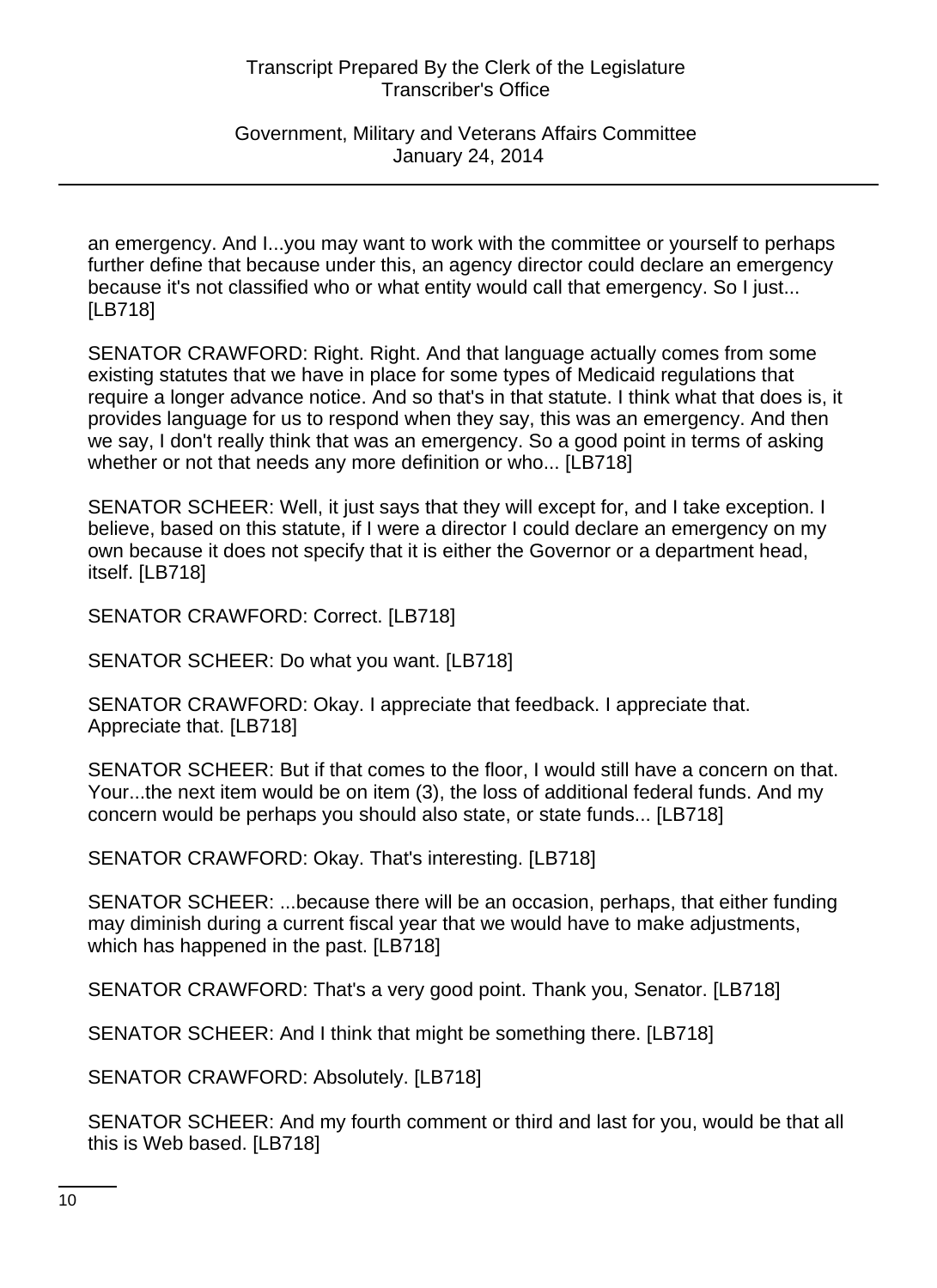# SENATOR CRAWFORD: Right, correct. [LB718]

SENATOR SCHEER: And although it works real well for your providers, for your constituents, for those...the service users, I would suggest that perhaps sometimes they may not have access to that information. So I'm not trying to imply that it all should be published. I'm not trying to get into a big expense here... [LB718]

SENATOR CRAWFORD: Right. [LB718]

SENATOR SCHEER: ...to add to an A bill on something that really doesn't need it. [LB718]

SENATOR CRAWFORD: Right. [LB718]

SENATOR SCHEER: But it might be something that writers or somebody try to work at a way of, maybe, utilizing providers to make sure that all their service recipients understand those things coming up and so forth. Sort of a (inaudible). [LB718]

SENATOR CRAWFORD: And I would say the Secretary of State has been very proactive in trying to make sure people have access. And that includes work on the Web site that I spoke about earlier. And so I'm sure they are willing and able to work with people in terms of making sure their access and other means. In fact, we did meet with the Secretary of State before we introduced this bill. Excuse me. We met with people in the Secretary of State's Office before we introduced this bill and talked with them a bit about what ways they made information available and how this would fit into their already existing programs. And they have ways that people can get information by paper. You know, they said very few people require... [LB718]

SENATOR SCHEER: Right. [LB718]

SENATOR CRAWFORD: ...that anymore. But there are means that people can get information in other ways besides the Web site if they need to. Good point. [LB718]

SENATOR SCHEER: Okay. Thank you, Senator. Thank you, Senator Avery. [LB718]

SENATOR CRAWFORD: Thank you. [LB718]

SENATOR AVERY: (Exhibit 5, 6, 7, 8) Thank you. Any more questions? Okay, that ends the hearing on LB718 and we will move now...oh, no it doesn't. We have here some letters that request to be read into the record. A letter in support from the North Platte Natural Resources District. Another letter of support from the North Platte Valley Water Association. You bring people together, don't you. And another letter of support from the Nebraska Child Healthcare Alliance and another letter of support from the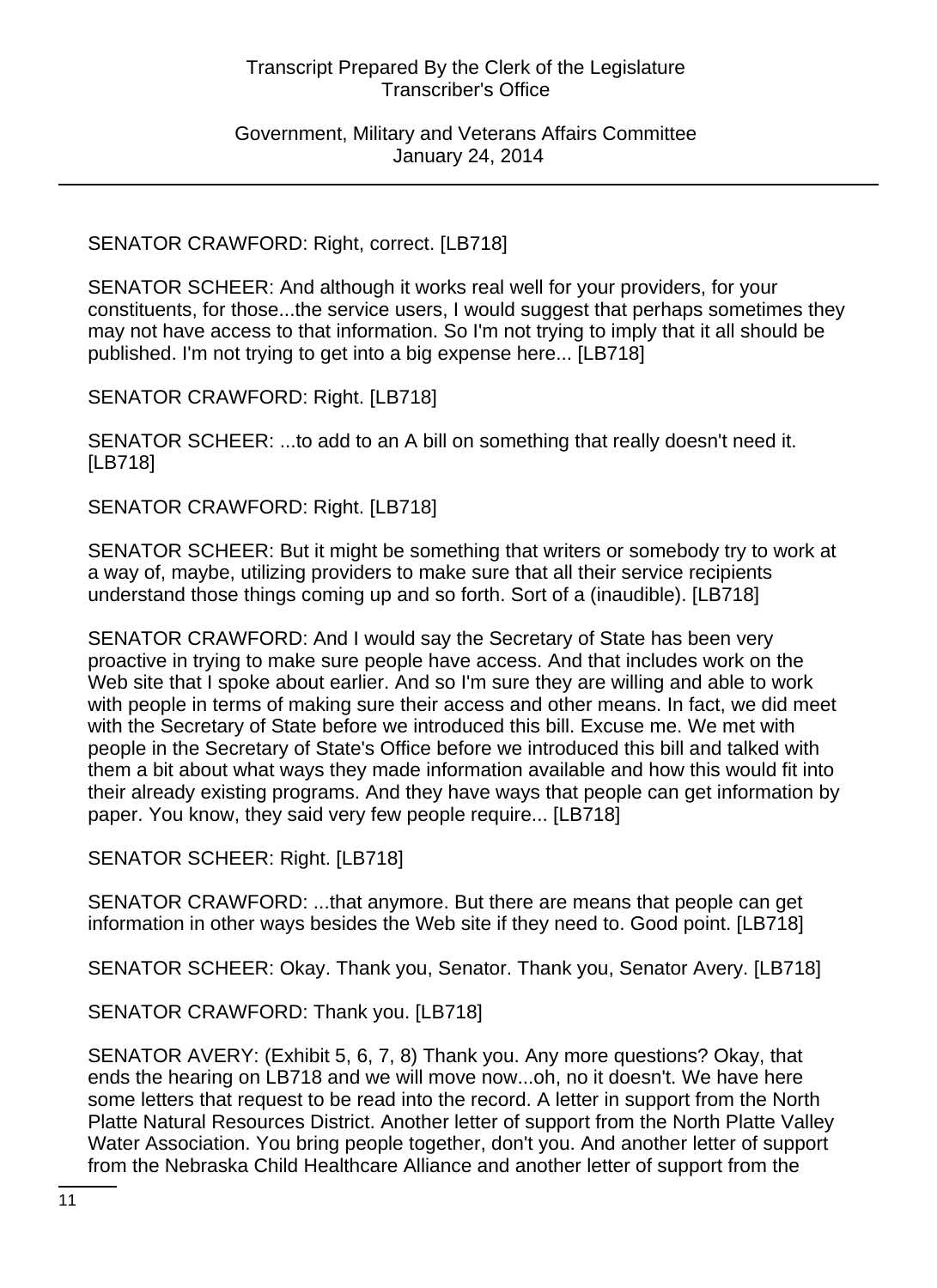Government, Military and Veterans Affairs Committee January 24, 2014

Nebraska Association of Behavioral Health Organizations, a very diverse group. Now that ends the hearing on LB718 and we'll move right into LB719. Senator Crawford. [LB718]

SENATOR CRAWFORD: Excellent. Thank you. Good afternoon, again, Chairman Avery and members of the Government, Military and Veterans Affair Committee. Again, my name is Sue Crawford, C-r-a-w-f-o-r-d, and I represent the 45th Legislative District in Bellevue, Offutt, and eastern Sarpy County. LB719 focuses on the public comment portion of rulemaking and brings additional transparency and accountability to that part of the process. The current process for rulemaking hearings and reports makes it difficult for legislators to access the responsiveness of agencies to citizen and legislative comments on proposed changes in regulations. LB719 requires agencies to pay special attention to these comments. It also provides a tool for legislators, citizens, and the Governor to assess justifications behind the agencies' response or failure to respond to the comments that are raised. Specifically, it requires agencies to prepare a report for all proposed rules and regulations following a public hearing. This report shall include a summary of comments raised during the hearing either through oral or written testimony as well as a response from the agencies to these summarized comments. This report will then become a part of the package that agencies present to the Attorney General, the Secretary of State, and the Governor. Under this bill, a copy is also filed with the Executive Board. And since a copy is filed with the Executive Board, then citizens can go to our Web site and look under reports and see a copy of that report as well. Our rulemaking system, like other public systems, should be accountable to the citizens it regulates. Our state benefits when those who are most affected by the details of the regulation have their say and are heard. The comment summary required in LB719 pushes agencies to attend to concerns raised and provides a useful tool for the Governor as he decides whether or not to approve these changes in regulations. A report also goes to our Executive Board so we can be watchful of how agencies are carrying out the statutes that we pass. What's more, LB719 provides all of this at the very small cost to the state of less than \$1,000, according to the fiscal note. Thank you for the opportunity to appear before you today and for your attention to these issues. I'm happy to answer any questions that you might have. [LB719]

SENATOR AVERY: Thank you, Senator. Senator Scheer. [LB719]

SENATOR SCHEER: Thank you, Senator. Senator Crawford, just out of curiosity, and maybe there is nothing, but it states: shall have a list of questions and comments that were presented. [LB719]

SENATOR CRAWFORD: Uh-huh. [LB719]

SENATOR SCHEER: What recourse or what happens if someone's questions or an entity's comments or questions are not included in that summary? [LB719]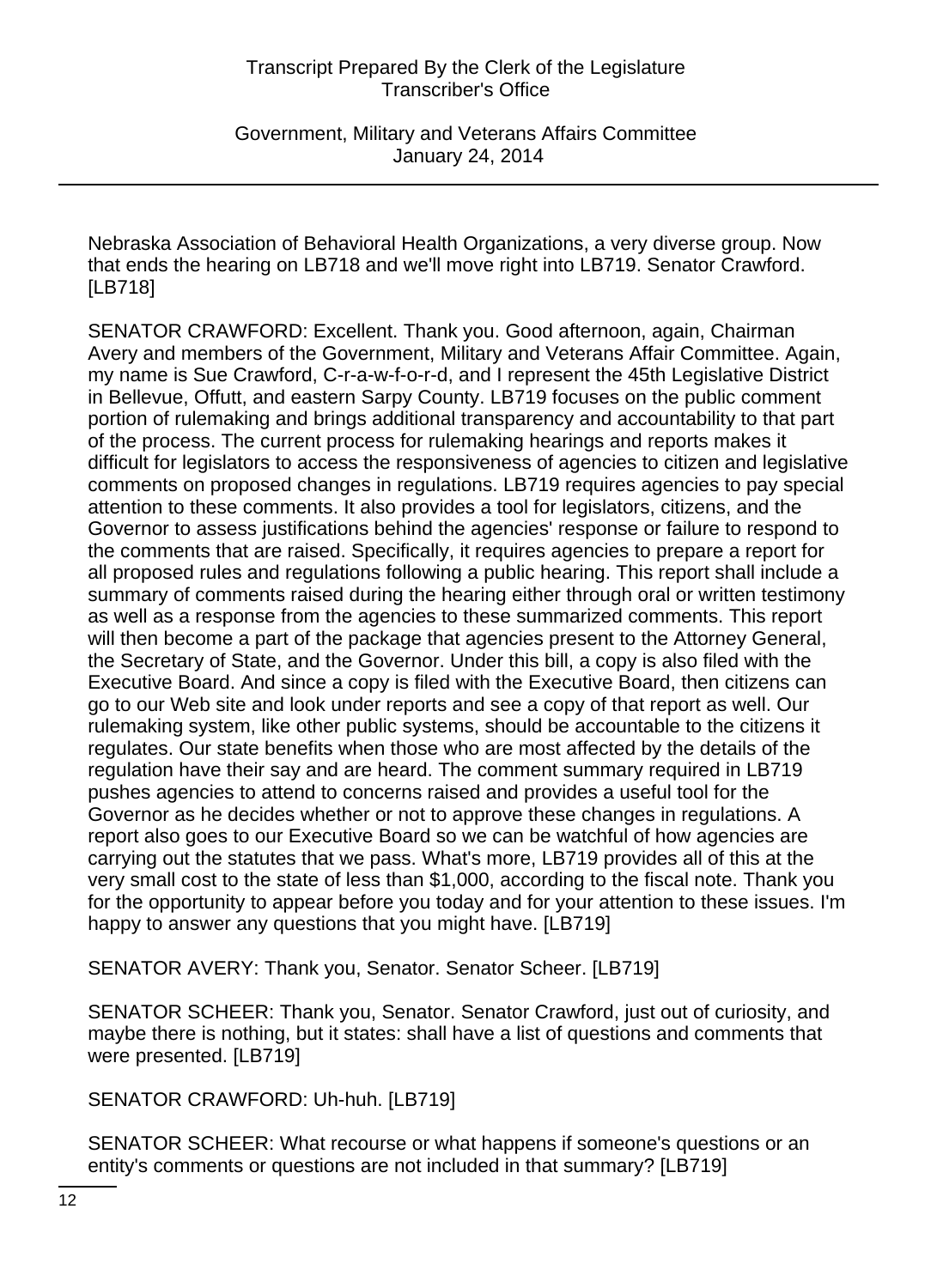Government, Military and Veterans Affairs Committee January 24, 2014

SENATOR CRAWFORD: That's a good point. So what this provides is, this provides an easily accessible summary and the response of the agency. So if you see that summary and you think, I'm not sure that they paid any attention to the comments I made there then what you could do is, you could request a copy of the actual transcript of comments. Right? And then you could make that point available to people on the relevant legislative committee for...to say, we posed these comments and they weren't even reflected in the summary. And try to...again, one of the reasons for this bill and also LB718 is to improve our ability to help conduct oversight, our ability to make sure that agencies are responding, so. [LB719]

SENATOR SCHEER: I understand. But I was looking at what recourse an individual or an entity would have if their specific comments either, purposely or not... [LB719]

SENATOR CRAWFORD: Right. [LB719]

SENATOR SCHEER: ...included or excluded in the summary, how they would be able to get that into that. And essentially, you're saying they can't other than by process of... [LB719]

SENATOR CRAWFORD: Pressure on legislators, pressure on the Governor... [LB719]

SENATOR SCHEER: Okay. [LB719]

SENATOR CRAWFORD: ...if they feel...so when this is proposed, when this is sent to the Governor...I guess the Governor would probably be your best leverage if you're trying to say, wait, before you approve this, I want you to understand we were there. We made these comments. And they aren't included in the summary. We want you to know that. And then in terms of the ongoing relationship with the agency would also be pressure on the legislators, the chair of the relevant committee saying, this...you know, the agencies are not including our comments or responding to our comments, so. [LB719]

SENATOR SCHEER: Okay. Thank you. [LB719]

SENATOR CRAWFORD: Sure. [LB719]

SENATOR AVERY: Any other questions? Okay, thank you. [LB719]

SENATOR CRAWFORD: Thank you. [LB719]

SENATOR AVERY: Proponent testimony on LB719? Welcome back. [LB719]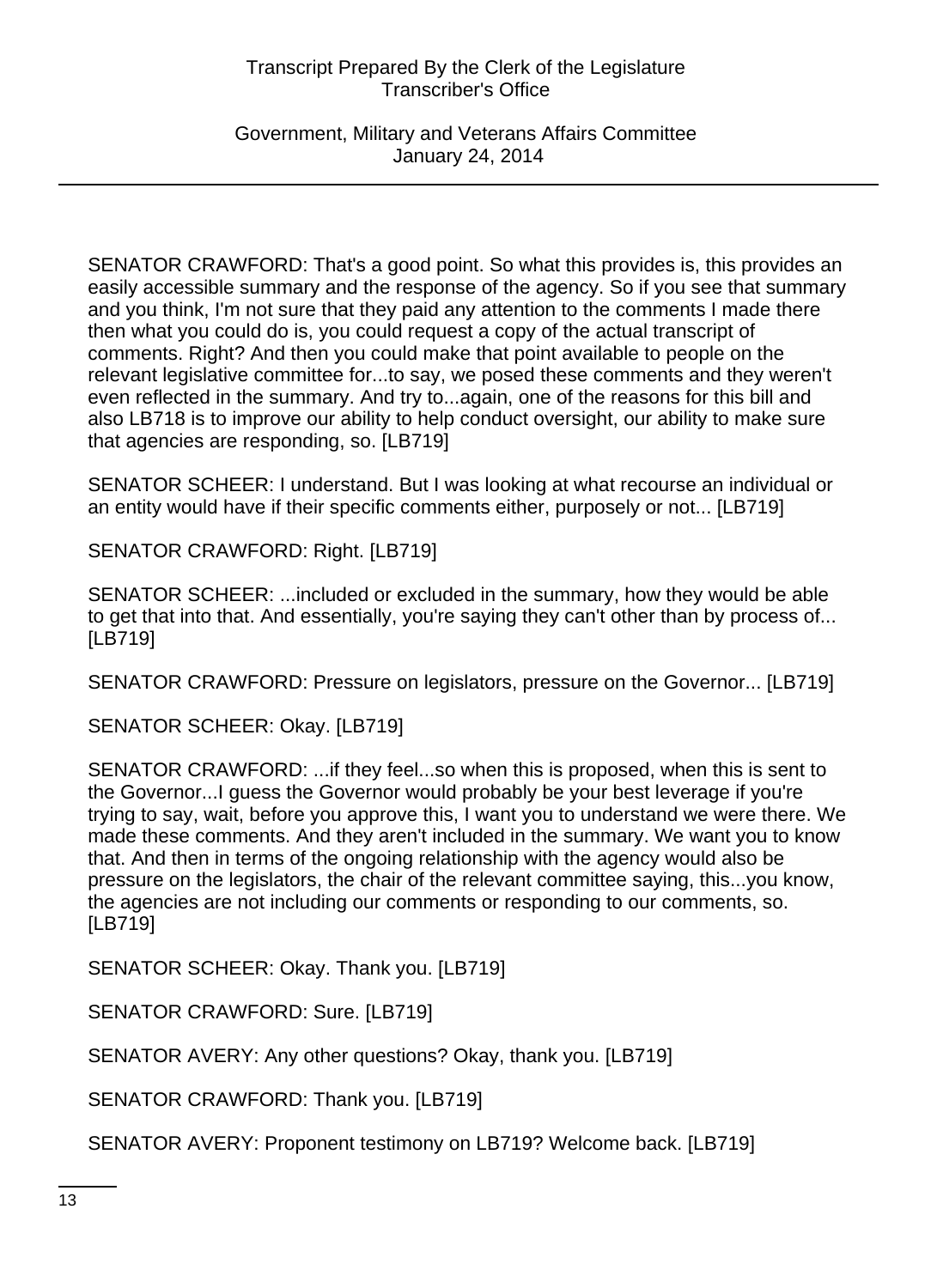Government, Military and Veterans Affairs Committee January 24, 2014

ALAN PETERSON: (Exhibit 1) Alan Peterson. Mr. Chairman, members, Alan Peterson, A-l-a-n P-e-t-e-r-s-o-n, so as to not be confused with a Dane or Norwegian. I think we're in the C. Petrus Peterson hearing room where we spell it the same way. And he was my grandfather's lawyer, off the topic. So what? I speak in favor of LB719. And I rose again partly to respond to Senator Scheer's good question. Kind of, so what if they violate the requirement of responding? If the Governor and the Attorney General and the Executive Board of the Legislature do not take action against a regulation that they think is bad for one reason or another, that would be one of the ways that they would either seek to overturn it by a new statute or--and this is what's, perhaps, not been mentioned--one of the big legal reasons in court why a regulation or rule can be overturned is if it is not consistent with what the statutory basis was. In other words, with what this body passed and then gave somebody the right to make regulations. If it's inconsistent with that, it is essentially unconstitutional and any private citizen who has standing--in other words, who has a true ox that has been gored, who's been hurt by this new regulation--could file a lawsuit to overturn it by, probably, a declaratory judgment. So there is that ultimate hammer of "John Q. Citizen" or an organization that's hurt by a regulation. And that question of a regulator going beyond the statutory authority given to the regulator in statute has basically breached the separation of powers provision in our constitution...in the Nebraska Constitution where your power has...the Legislature has been, in essence, overridden by an administrative regulator who went beyond what it said in the statute. It has to be a material difference, I'm sure. But there's plenty of remedies and even a place for old trial lawyers like me to get involved. I hope it wouldn't happen. I think that more communication, "interactiveness" between the people and the stakeholders and the regulator through LB718, LB719, and then also LB720, which is in another committee, will avoid some of that because it gets aired out much better under these bills. Thank you very much. [LB719]

SENATOR AVERY: Any more questions? Thank you, Mr. Peterson. Next testifier, proponent? Welcome back. [LB719]

JULIE KAMINSKI: Thank you. Julie Kaminski, K-a-m-i-n-s-k-i, and LeadingAge Nebraska. We're the nonprofit serving housing and services. And what we like about LB719 is, to be honest, the public hearings seem more of like a perfunctory obligation rather than an actual exchange. I don't know a percentage but I'm going to guess about 80 percent of the times the hearings are held after the regulations have already been posted on the Web site and implemented. So at this point, what good can our dialog do because they've already been posted on the Web site and implemented. So what we like about LB719 is that the public hearing would have to be attached to what's sent to the Governor and then a response to what the concerns are. So again, we just respectfully ask you to support LB719. [LB719]

SENATOR AVERY: Thank you. Wait, we might have a question. Maybe not. We tease you. All right, thank you. [LB719]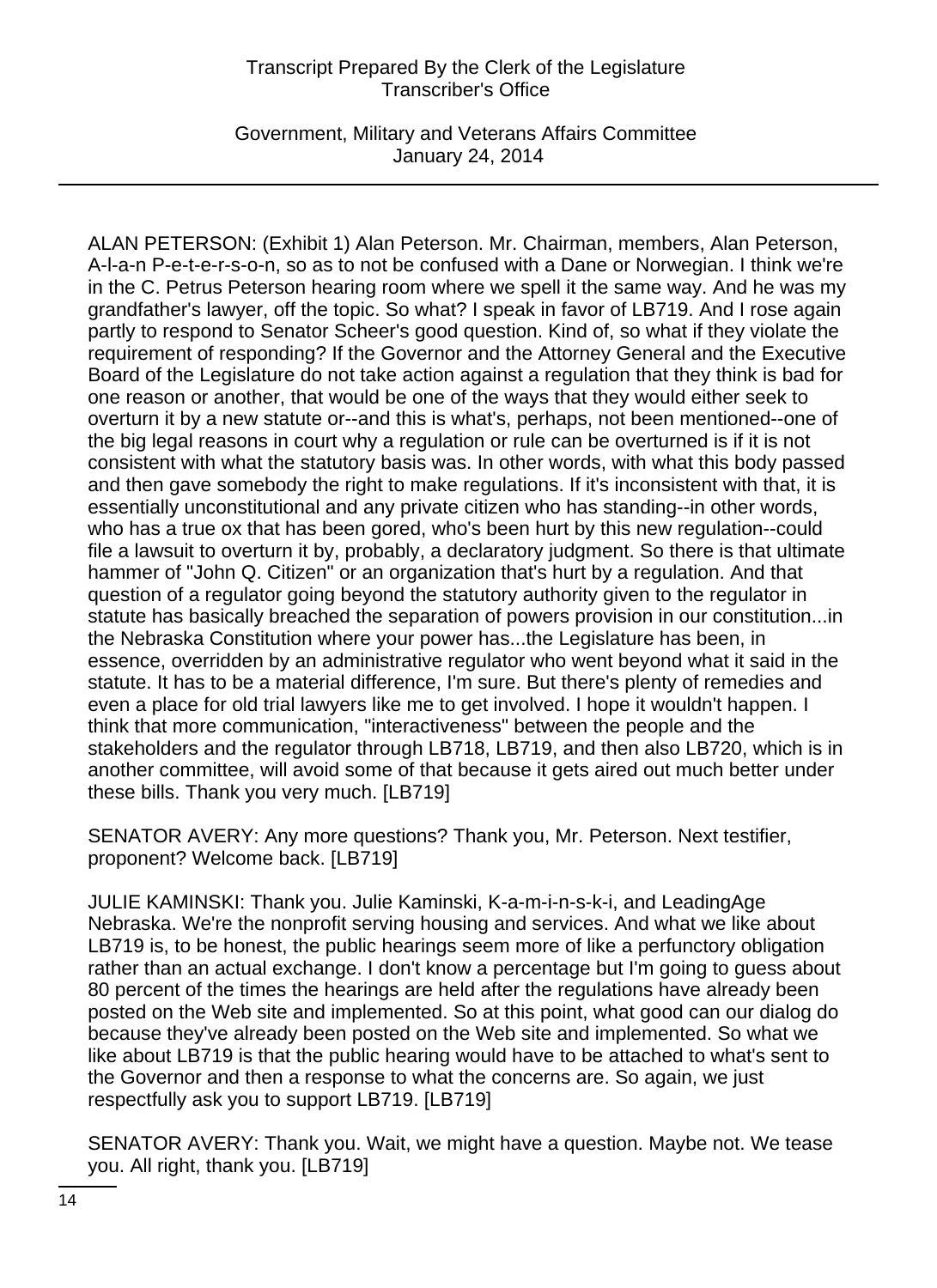Government, Military and Veterans Affairs Committee January 24, 2014

JULIE KAMINSKI: Thank you. [LB719]

SENATOR AVERY: Other proponents? Welcome back also. [LB719]

NICK FAUSTMAN: (Exhibit 2) Thank you. Nick Faustman, N-i-c-k F-a-u-s-t-m-a-n, with Nebraska Health Care Association. I'm testifying on behalf of the Nebraska Nursing Facility Association and the Nebraska Assisted Living Association. We support LB719 for much the same reasons stated in my previous testimony on LB718 and the reasons stated by some of the previous testifiers. [LB719]

SENATOR AVERY: Thank you. [LB719]

NICK FAUSTMAN: You're welcome. [LB719]

SENATOR AVERY: We like it brief. No questions. [LB719]

NICK FAUSTMAN: Okay. [LB719]

SENATOR AVERY: Thank you. Additional proponents? Mr. McBride, welcome. We don't see you here very often. [LB719]

DAVE McBRIDE: (Exhibit 3) It's the first time I've been before this committee. [LB719]

SENATOR AVERY: Well, that's the reason we don't see you. [LB719]

DAVE McBRIDE: I heard there was a lot of celebration going on in this committee. My name is Dave McBride, D-a-v-e M-c-B-r-i-d-e, I'm the executive director of Nebraska Optometric Association and appearing on their behalf. You didn't see me up here on the first bill, although I signed in in support of it just to save time. But I did want to testify on this bill, in particular, based on a recent experience that we had in the regulatory process. Over the course of 24 years or so of doing this job, I've had occasion to testify or provide testimony at a number of different rules and regs hearings having to do with our profession. And our experiences at those has been much as has been described by some of the previous witnesses where you show up in a formal setting to just a court reporter, basically, and testify or hand in something and then have no idea really what happens to it, if anything, afterwards. Our recent experience was with a rules and regs hearing at HHS just in December. And whether in anticipation of this bill passing or as a result of this bill being introduced, the process that the Health and Human Services Committee went through at the meeting of the Board of Optometry, reflected this. The hearing in December was the same kind of hearing as you've heard described. But the application of this bill and the intent of this bill was when the Board of Optometry met, then, following the hearing to consider the public input, the department had prepared a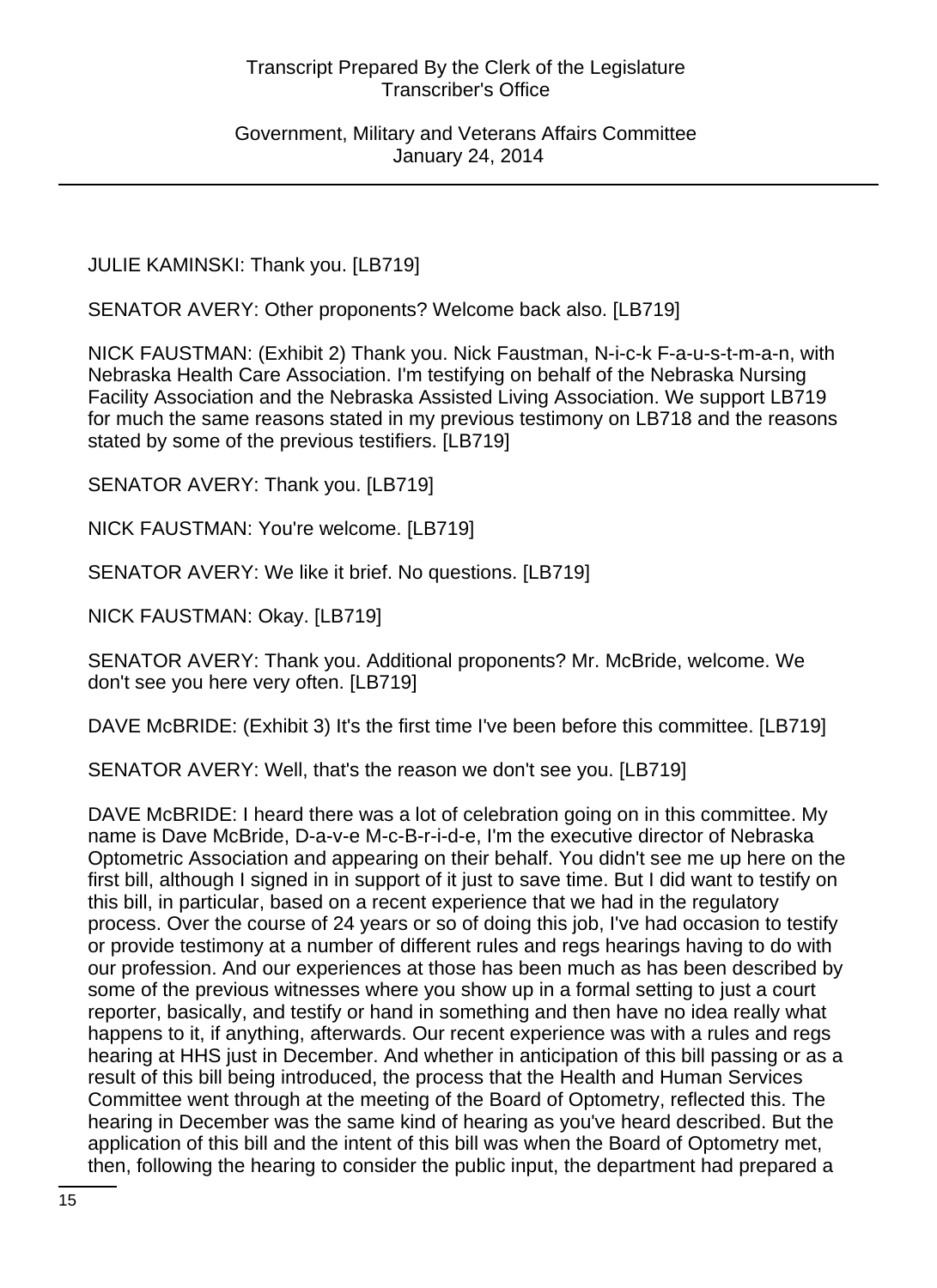Government, Military and Veterans Affairs Committee January 24, 2014

spreadsheet, basically, that had listed all of the different individual points that had been made by testifiers, including me, at the public hearing in one column. It referenced the section of the proposed regs that those recommendations or questions had to do with. And then as the Board of Optometry met, they discussed each one of those points, each one of the concerns or questions that had been raised during the public hearing, made a determination on each one of those one at a time they were either going to accept the recommendation, make a change, or they weren't, they were going to answer the question that's reflected in the record. And then the intent, at least from what was explained at that meeting, is the department would add, then, in the final column of that spreadsheet, here's what the Board of Optometry did as a result of each of the points that were made during the public hearing. So to me, that's a great indication or application of what this bill is trying to do. And it's, from the standpoint of the entity or the organization in this case, that provided input during the public hearing, it's really refreshing to have a process like that so that you have an assurance that yes, in fact, I know that every point we made in the public hearing was addressed. They didn't necessarily agree or make a change with everything but it was, in fact, addressed. And then the Legislature and every other step of the process would have access to that same consideration that they gave to all that input. So we think this is a great change in public policy to standardize the process and help everybody concerned. And I would encourage you to support it. [LB719]

SENATOR AVERY: Thank you for your testimony. Questions from the committee? Oh, Senator Wallman. Get your hand higher. [LB719]

SENATOR WALLMAN: Yeah, thanks for coming here. Did this involve with the optometrists, scope of practice issues or... [LB719]

DAVE McBRIDE: This had to do with...the hearing in December that I referenced actually is the culmination of trying to promulgate eight years' worth of prior rules and regs implementing previous legislative issues and other changes to the regs they had made. So it isn't in relation to current legislation that's in process. [LB719]

SENATOR WALLMAN: Okay. Yeah. [LB719]

DAVE McBRIDE: But it's eight years' worth of combined changes that they had been making. [LB719]

SENATOR WALLMAN: Thank you. [LB719]

SENATOR AVERY: Any additional questions? Thank you, Mr. McBride. Don't wait so long to come back. [LB719]

DAVE McBRIDE: Thank you. [LB719]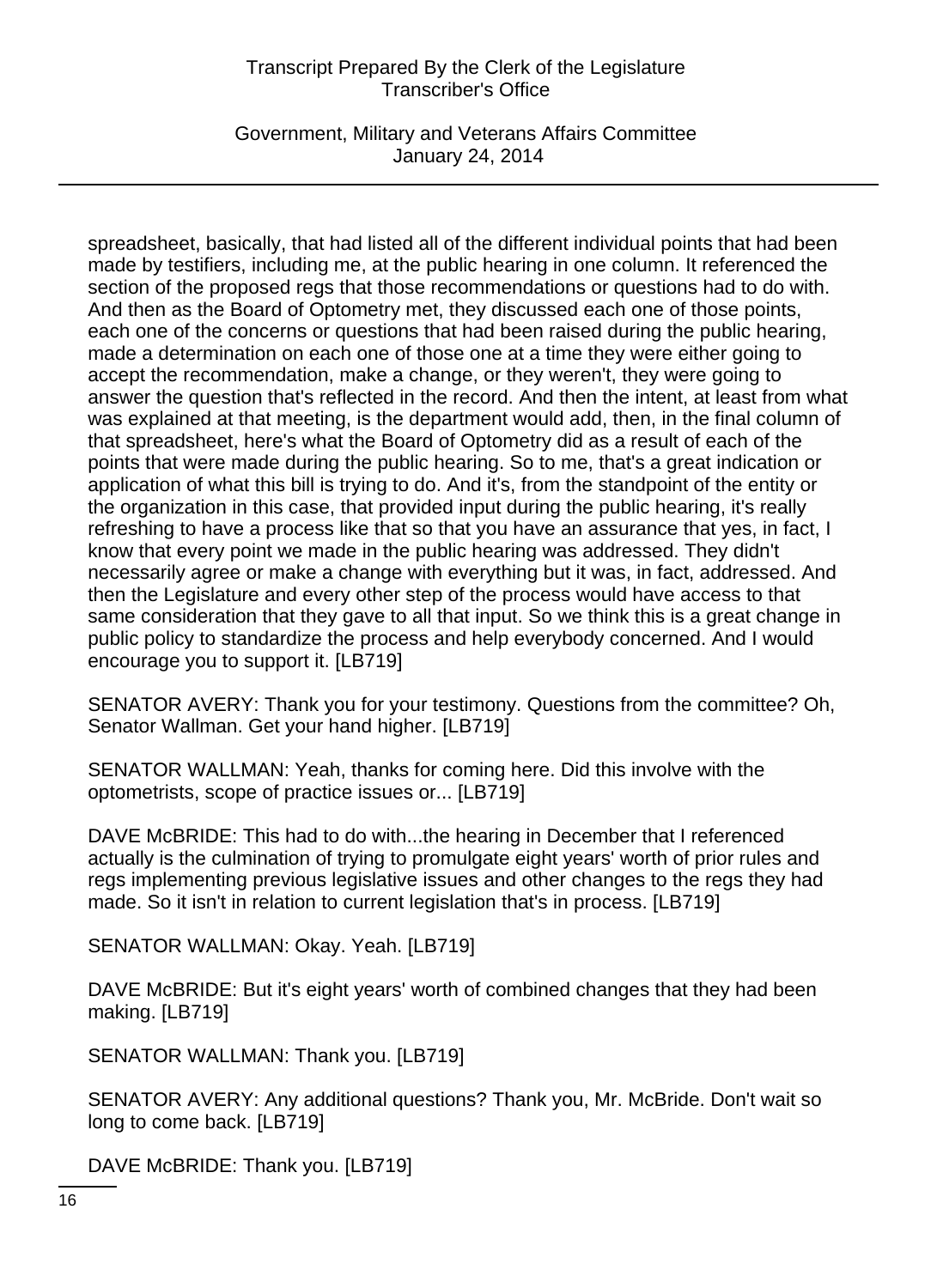# SENATOR AVERY: Any other proponent testimony? Welcome. [LB719]

ROBERT McEWEN: (Exhibit 4) Hello. Hello, Chairman Avery and members of the Government, Military and Veterans Affairs Committee. My name is Robert McEwen, R-o-b-e-r-t M-c-E-w-e-n, and I'm a staff attorney at Nebraska Appleseed in the Child Welfare program. And I'm here to testify in support of LB719. I won't be spending any time discussing the principles behind the APA. I think that's been thoroughly discussed already by everybody else in the room. And they've done an excellent job doing that. First, I do want to address the question that Senator Scheer asked earlier. And I think Mr. Peterson did a good job answering that question in terms of the enforcement mechanism when the state either doesn't respond--either intentionally or unintentionally--to a question. The enforcement mechanism in that case may be a declaratory judgment action under Chapter 84 of the Nebraska Revised Statutes as well as any time the state or a state agency doesn't comply with the statute. So I think that is probably the proper enforcement mechanism. I just wanted to address that. I also want to talk about a couple of experiences that Nebraska Appleseed has had. We regularly participate in the administrative process and testify at these public hearings over at the state building. And in the past, there have been public hearings in which many stakeholders and citizens have testified and provided thoughtful testimony or vibrated the airways. And objections to those regulations may not have been incorporated in the final draft. Specifically, one example that we wanted to talk about was a regulation hearing in 2006 on ADC regulations which are now codified at 468 NAC 2-002. In that hearing there were many people and stakeholders that provided testimony. Unfortunately, the Department of Health and Human Services did not incorporate much or any of the public feedback into the process or provide an explanation for why they did not do so. The department may have had completely valid reasons for not incorporating that feedback into the final regulations but not responding publicly to the comments did create a certain level of frustration and confusion. If the public had been able to access a response from the department, there could have been increased buy-in from stakeholders and those whose rights were directly affected by the ADC regulations. We've also seen instances where agencies have proposed unclear or vague regulations. And through document requests, we have seen the internal reports, at least by the Department of Health and Human Services. And those reports on the administrative hearings are very similar to the ones required by LB719. And they've been very helpful. So when there is a vague regulation...I mean, it is difficult to regulate everything in a completely clear manner. Some things are subject to multiple interpretations. By seeing those reports, we were able to ascertain how the policies were going to be implemented by their response to our questions. And it can be helpful in that way too. Therefore, we support LB719 because it provides the additional oversights of the administrative process and will help hold agencies publicly accountable for the regulations that they promulgate. We'd like to thank this committee for its dedication to ensuring there is oversight and clarity in the process. And if there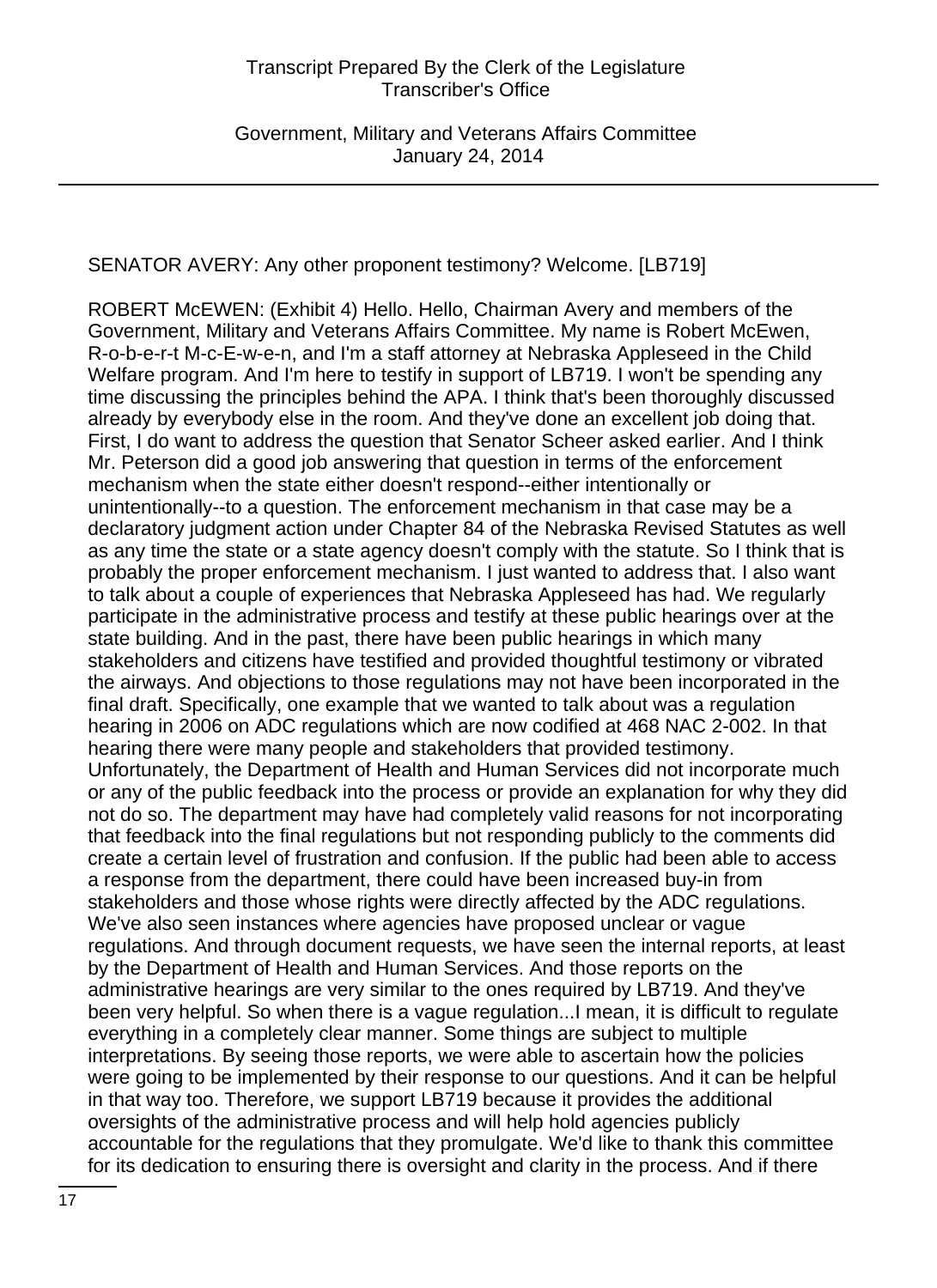Government, Military and Veterans Affairs Committee January 24, 2014

are any questions, I'll do my best to answer them. [LB719]

SENATOR AVERY: Thank you. Any questions? [LB719]

ROBERT McEWEN: Thank you very much. [LB719]

SENATOR AVERY: Thank you, sir, for your testimony. Any other proponent testimony? One at a time. [LB719]

KEN WINSTON: I don't think I've ever had to race anybody to the (inaudible). After you, Gavin. And so good afternoon. My name is Ken Winston, I'm appearing on behalf of the Nebraska Sierra Club. My last name is spelled W-i-n-s-t-o-n. Nebraska Sierra Club has a policy supporting openness and transparency in government. We support having agency findings that reflect the testimony and input from the public. And I won't bore you with all the details, partly because I can't remember all the details, but I do recall situations where we provided input in...regarding regulations and then there was no finding relating to the input that we provided. And so we'd ask that this be included in the...that the law be changed so that would be required. And for those reasons, we would support the advancement of LB719. [LB719]

SENATOR AVERY: Thank you, Mr. Winston. Questions? I don't see any. Thank you. [LB719]

KEN WINSTON: No one is going to test my memory, so. Thank you. [LB719]

SENATOR AVERY: No. All right. Now, Mr. Geis, your turn. [LB719]

GAVIN GEIS: Chairman Avery, members of the Government Committee, my name is Gavin Geis, G-e-i-s, and I'm the executive director of Common Cause Nebraska. We support LB719 and just two quick points that I wanted to make. First of all, it's not a given that any citizen is going to step out and make a comment. And when they do, I think the least that we can expect of our agencies, the least we can do for those citizens that get involved in government is tell them why they're disagreed with or why their comment wasn't followed. The second thing--and it hasn't been mentioned but it's a part of the bill--is that this entire package of information is supposed to, then, be filed with the Executive Committee here at the Legislature. And I think that's a great improvement for intergovernmental checks and balances. And any time that we can increase that is a win for good government. Overall, this is the sort of a bill that's just a win for Nebraskans and we can only benefit from it. Thank you. [LB719]

SENATOR AVERY: Thank you. Questions? [LB719]

SENATOR SCHEER: Have a good weekend. [LB719]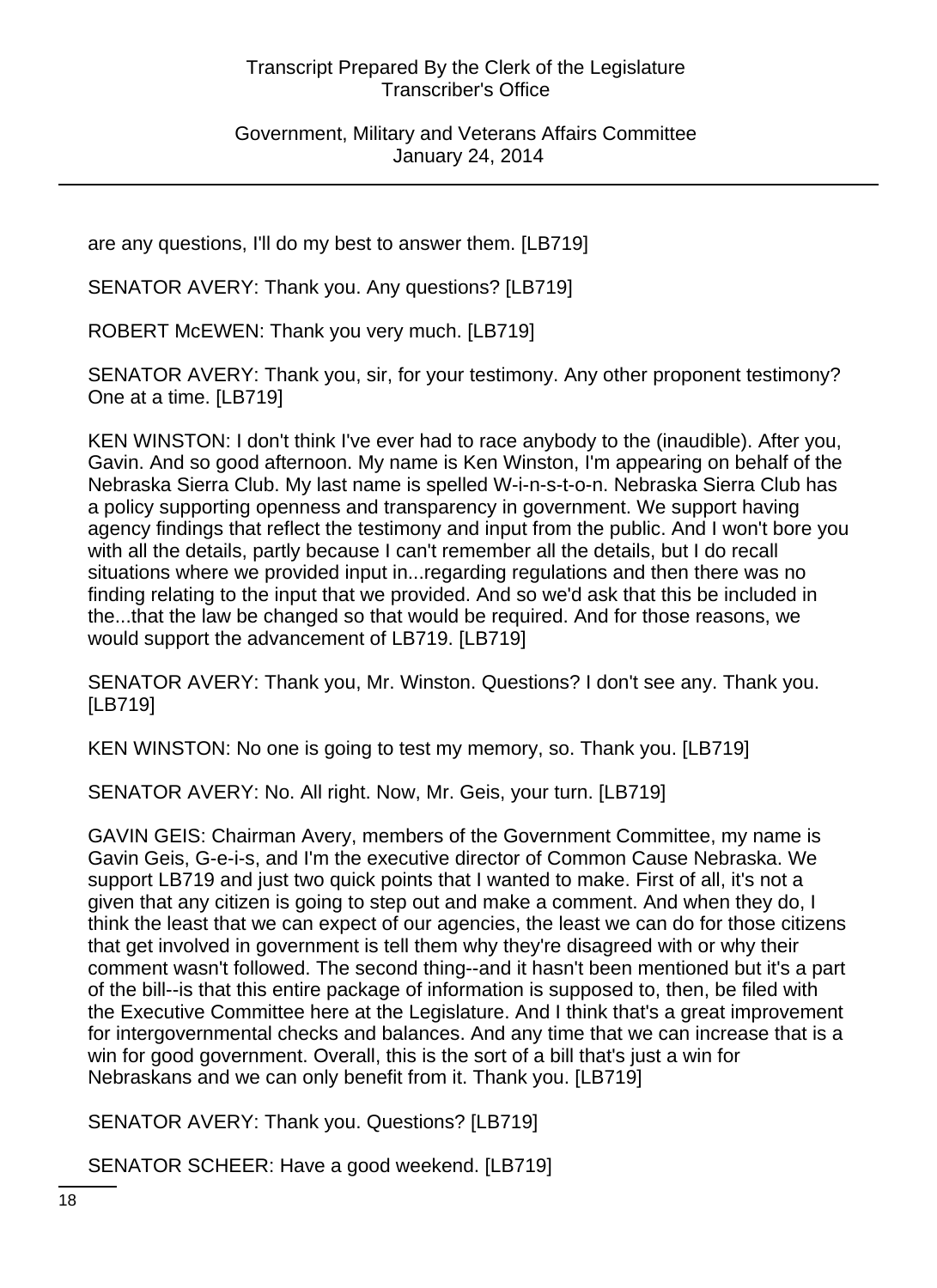GAVIN GEIS: Thanks. [LB719]

SENATOR AVERY: No questions. Any other proponents? We're on LB719. All right, we'll move to opponents. All right, neutral testimony? Your turn, Senator. [LB719]

SENATOR CRAWFORD: Thank you so much, committee, for your time and attention to this issue on a Friday afternoon. And thank you, Senator Scheer, again, for your great question. So that...I was very happy that you asked that question so that, then, people who deal with this process all the time and have law degrees can answer that question. So I appreciate that...bringing that litigation piece onto the public record that I didn't include in my opening. Also, I would like to say, you know, as Mr. Jensen and Mr. McBride noted, that many agencies, I'm sure, do sit down with these comments and think carefully about them and respond to them. And apparently, in some cases, that is already a part of an internal process. And so LB719 then, though, allows the rest of us to see that happening. It allows those who take time to come to the hearing to know that those responses have been heard and responded to. And I'm very grateful to the agencies who are willing to do this and perhaps because they are already doing this internally and this is a way to make that more public, I'm very grateful that they have reported in the fiscal note their ability to do this mostly with their existing resources. And I'm proud of those agencies for their willingness to do that and glad to see that they were willing to step up and do that. I believe that this is just a very commonsense and very affordable--this is the lowest fiscal note I've ever seen other than zero--way to improve the APA process. And I appreciate your attention to this and be happy to answer any new questions that you have. [LB719]

SENATOR AVERY: Thank you. [LB719]

SENATOR CRAWFORD: Thank you so much. [LB719]

SENATOR AVERY: We have no more... [LB719]

SENATOR CRAWFORD: Thank you. [LB719]

SENATOR AVERY: ...questions. [LB719]

SENATOR CRAWFORD: Excellent. Thank you. [LB719]

SENATOR AVERY: (Exhibit 5, 6, 7, 8) That ends the hearing of...no it doesn't. What am I thinking about? I'm in a hurry. We have here a letter of support from the North Platte Natural Resource District, another letter of support from the North Platte Valley Water Association, another letter of support from the Nebraska Child Healthcare Alliance, and one from the Nebraska Association of Behavioral Health Organizations in support of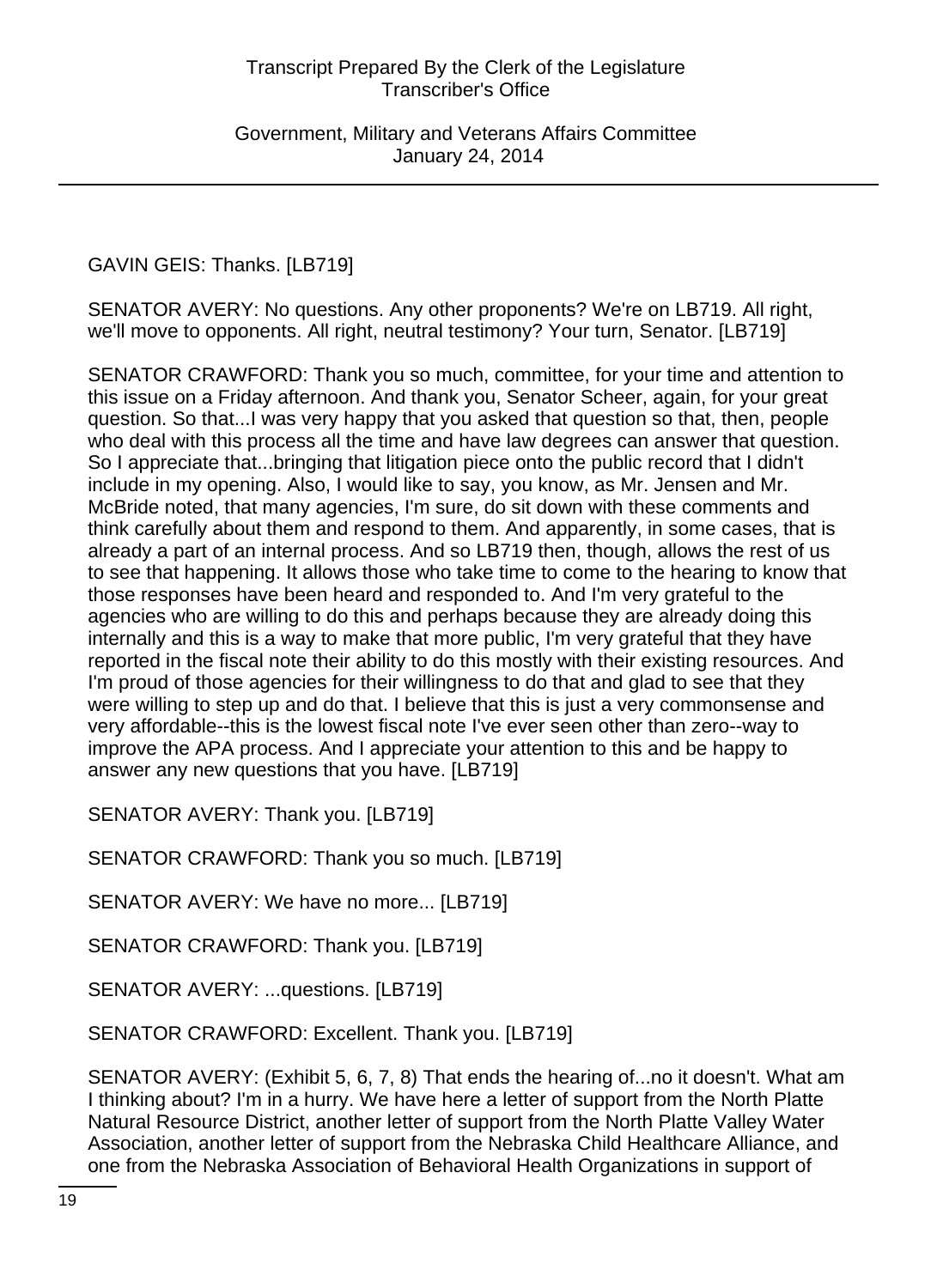Government, Military and Veterans Affairs Committee January 24, 2014

LB719. And no opposition letters, Senator. Now that ends the hearing on LB719 and we'll move to the last item on the agenda today, which happens to be a bill of mine. And that is LB744. [LB719]

SENATOR AVERY: (Exhibit 1) Good afternoon, committee. My name is Bill Avery, B-i-l-l A-v-e-r-y, representing District 28 here in lovely Lincoln. I am bringing to you, with pleasure, a bill that is numbered LB744. It is a bill that deals with the Nebraska sesquicentennial. Practice that because you're going to hear a lot about it over the next few days and weeks, sesquicentennial. The...I was approached by a group of citizens, a very enthusiastic group of people who have been working toward the goal of commemorating and celebrating Nebraska's 150th anniversary of statehood. And they came to see me and I asked if I could carry this bill because I am so happy to see citizens step forward to help plan events around that celebration. The group is known as the Friends of the Nebraska 150 Sesquicentennial. It is a statewide group of volunteers that are working to promote the great state of Nebraska's 150th anniversary. They have formed a 501(c)(3) charitable foundation. They did that last year to raise funds over the next several years through gifts, corporate sponsorships, and merchandising promotions. They hope to raise in excess of \$2.5 million. And I'm hoping that we can help them with that. Although the Friends have done a great job laying the groundwork for this celebration, they recognize that a statewide commission created in law to develop and coordinate the celebration is necessary. The Nebraska Sesquicentennial Commission would be created by this bill, LB744. It is seen as an important part in the planning and development stages of this event. This bill is based upon a bill that was passed in this Legislature in 1990 to celebrate Nebraska's 125th anniversary of statehood. That bill, like this one, established a commission to plan and coordinate the events. The specifics of the bill are that a commission is created consisting of 17 members appointed by the Governor. The commission will develop programs and plans for the observance of the 150th anniversary which will occur in 2017. The commission will terminate in 2018. The commission will include members from all regions of the state representing all major interests and industries. No more than 8 of the 17 members will be affiliated with the same political party so as to keep it balanced. The commission will work with various state agencies, including the Department of Education, the Department of Roads, the State Historical Society, the State Fair Board, Game and Parks Commission, and the Tourism Commission. I presume there are other agencies they will work with but that's all we could think of so we quit at that point. And they will execute commemorative events and implement educational activities. The commission may employ personnel, make contract for services, and receive and expend gifts and donations to aid in the performance of these duties. We have an amendment drafted that we want you to review that places the commission within the State Historical Society. This will provide a ready infrastructure for the commission on administrative and budgetary issues such as payroll, things of that sort. And it is AM1658 which is being distributed to you now. I don't know how we overlooked that but commissions do have to have a home. And we think this is an appropriate place for it. The Friends' vision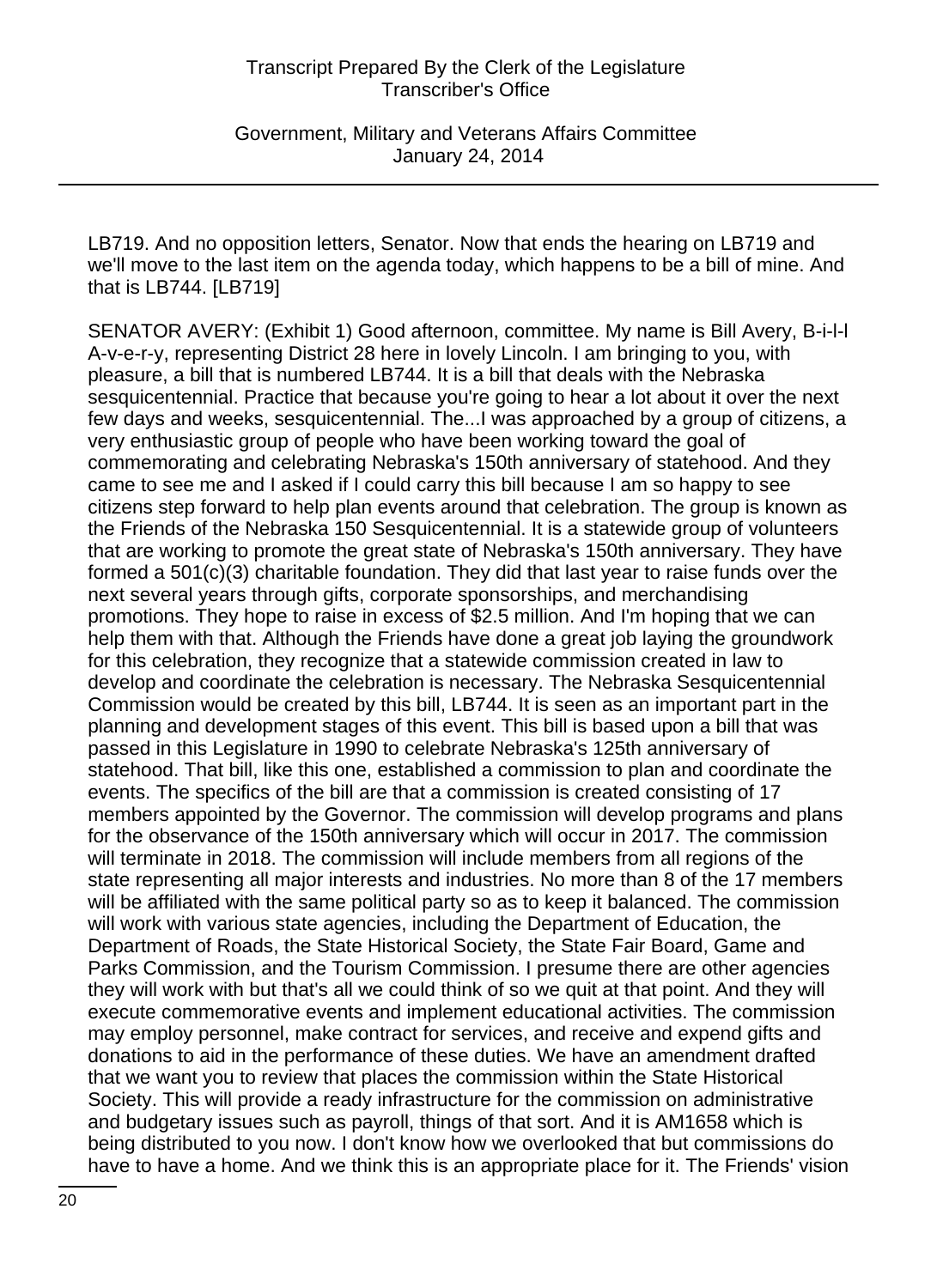Government, Military and Veterans Affairs Committee January 24, 2014

is to involve people from every county in Nebraska, have events reaching all parts of the state. Members of the Friends of Nebraska's 150 Sesquicentennial are here and they will provide more detail about their plans. You will notice that it is a distinguished group of citizens who have devoted a lot of their time and their careers to this state. And I am happy to be associated with them and this bill. So I will be happy to answer any questions. And don't now come up with questions because... [LB744]

SENATOR MURANTE: I do have one question for you, Senator Avery. [LB744]

SENATOR AVERY: We were about to get out of here early. [LB744]

SENATOR MURANTE: My question for you is simply this. Are you at all concerned given the current dynamic we have in the Legislature that the inclusion of Game and Parks might make this bill more difficult to pass once it gets to the floor of the Legislature? [LB744]

SENATOR AVERY: I probably will not mention Game and Parks when I open on this. I'll merely say that we have plans to commemorate cougars. No, I... [LB744]

SENATOR MURANTE: That should satisfy any concern that any member of the Legislature may have. Senator Bloomfield. [LB744]

SENATOR BLOOMFIELD: Thank you. Senator Avery, in an effort to keep politics out of this, you said no more than eight people from either party. And I wonder if that doesn't almost move politics into it because we're going to have to ask somebody with good intentions what party they're in. I would think politics would creep into this. Would it? [LB744]

SENATOR AVERY: I just think that any kind of nonpartisan activity of this sort ought to have equal representation or nearly equal representation of both parties. That's the only reason for it. [LB744]

SENATOR BLOOMFIELD: I think we'll discuss that a little bit further as we go along because I see that bringing politics more in more than it does taking it out. But we can discuss that at a later time. [LB744]

SENATOR AVERY: Yeah, we can talk about that. [LB744]

SENATOR MURANTE: Senator Scheer. [LB744]

SENATOR SCHEER: Thank you. Senator, it doesn't state in your A bill that there's necessarily a cost but looking down, it shows I think it's \$14,000 a year maybe for travel expenses. Do you perceive that to be the total amount then? [LB744]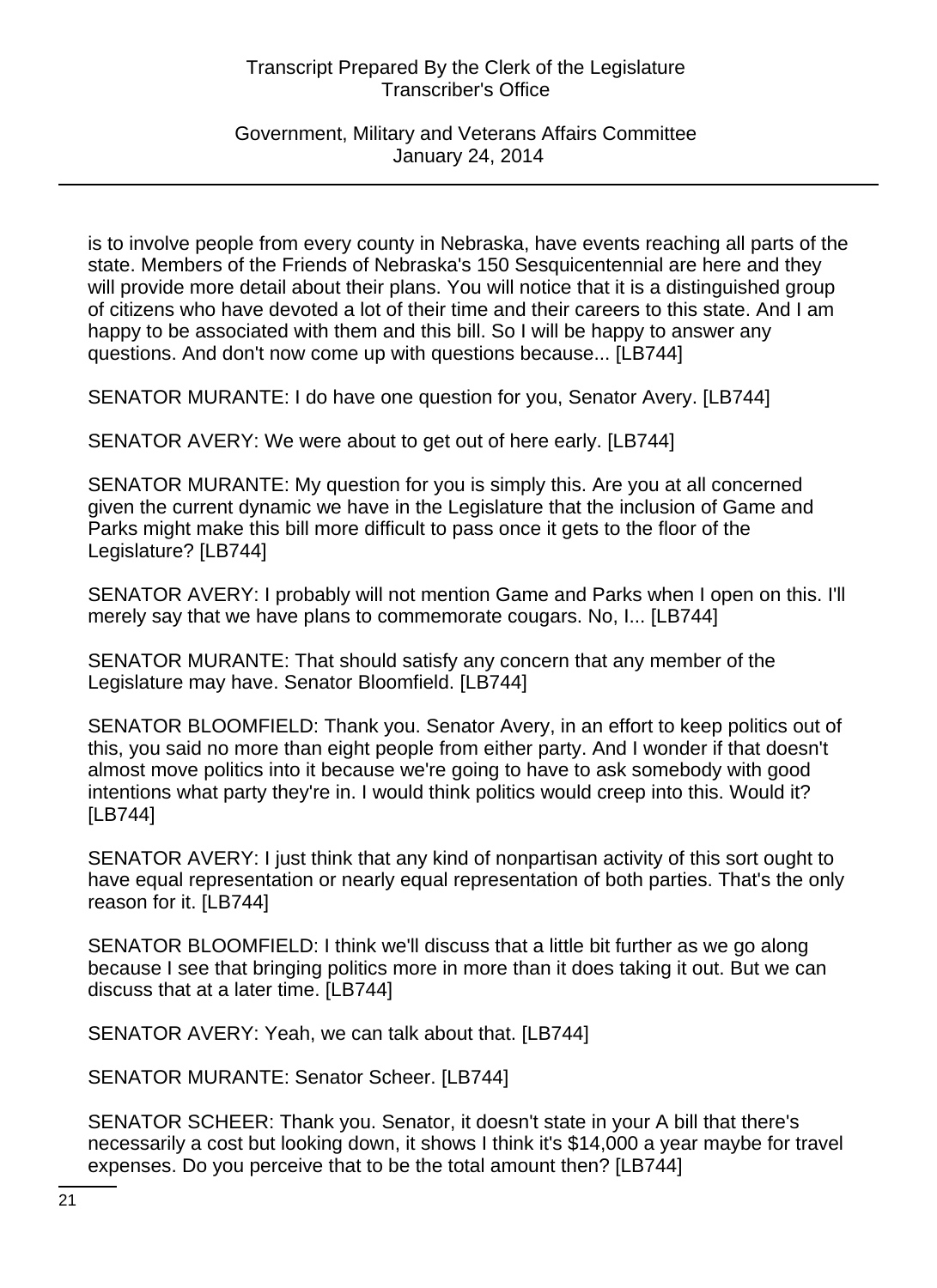Government, Military and Veterans Affairs Committee January 24, 2014

SENATOR AVERY: I hope not. I hope we can get an appropriation... [LB744]

SENATOR SCHEER: Okay. So you're looking at additional... [LB719]

SENATOR AVERY: ...to jump-start the fund-raising. [LB719]

SENATOR SCHEER: Okay. [LB744]

SENATOR AVERY: Yeah. [LB744]

SENATOR SCHEER: All right, thank you. [LB744]

SENATOR AVERY: Yeah, we have plans to try, anyway. [LB744]

SENATOR MURANTE: Thank you. Senator Wallman. [LB744]

SENATOR WALLMAN: No. [LB744]

SENATOR MURANTE: All right. Thank you, Senator Avery. [LB744]

SENATOR AVERY: Thank you. [LB744]

SENATOR MURANTE: Are there any proponents to LB744? There are. Good afternoon, welcome. [LB744]

JEFF SEARCY: Hi. Thank you. Well, good afternoon, Senators. And thank you very much for the opportunity to be here this afternoon. Thanks to Senator Avery for his introduction. And again, greetings, members of the committee. My name is Jeff Searcy, I have the privilege...that's J-e-f-f S-e-a-r-c-y, and I have the privilege of serving as chair of the current Nebraska 150 Sesquicentennial Committee, the Friends group that Senator Avery was referring to. And I'm here today to speak on behalf and urge your enthusiastic support and adoption of LB744, the creation of the Nebraska Sesquicentennial Commission. With the Nebraska sesquicentennial year of 2017 just around the corner, we're grateful to Senator Avery and the total of 20 senators bringing this measure forward to help assure the greatest celebration in commemoration our state has ever experienced as we attain a century and a half--century and a half, Senator Wallman--of statehood. And the Nebraska 150 is an opportunity for all Nebraskans to reflect on who we are, where we've come from, and the bright future ahead. This sesquicentennial era, I believe, really is a once-in-a-lifetime opportunity to share our history, to share our culture, and our future with each other and the new friends that we meet along the way. Taking valuable lessons gained from the success of the Nebraska centennial, the American bicentennial, and the Q125 endeavors we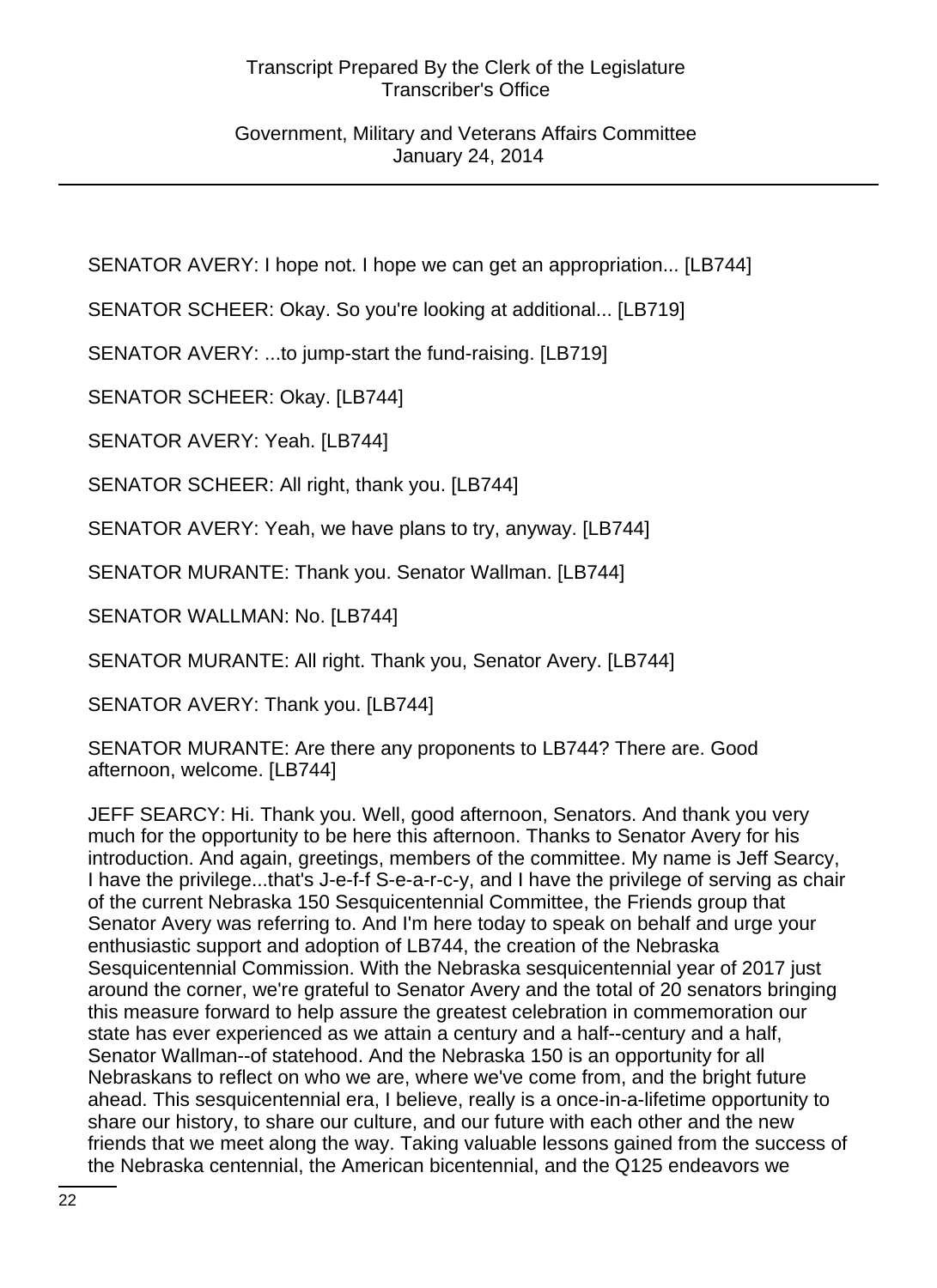Government, Military and Veterans Affairs Committee January 24, 2014

believe the Nebraska 150 initiative can be a powerful, powerful education, environmental, and economic engine with lasting benefit and potential well beyond 2017. With the goal of statewide participation in every county and community with inclusive involvement from all walks of life, cultural, social, ethnic, and economic, the importance of this legislation to create the official Nebraska Sesquicentennial Commission is to assure that we will be well prepared for the great opportunities that lie ahead. And that's why I am before you today. These foundational days, right now, as we prepare for the very fast-approaching Nebraska sesquicentennial year, I believe requires some bold and visionary action. Our opportunity to accomplish legacy projects and enjoy signature events to instill pride in our culture and history and inspire creative economic development and tap into a tourism treasure, our great state's 150th will provide that special spark that speaks to people near and far. And it says that one remarkable word, "Nebraska." And in preparing for my brief remarks today, I couldn't help but reflect on the past very many months of preparation and passion of a statewide group of volunteers that have poured time and talents and resources into helping set the stage to become part of history as Nebraska looks to the future. We're grateful for their continued efforts and yours as we move forward or what I refer to as onward toward 2017. Joining us today, we have our Nebraska 150 interim executive director with us, Roger Ludemann, who will provide some additional insight as well as several others that will share their enthusiasm for Nebraska 150. Thank you, Senators. Appreciate the opportunity to appear today. I'd be happy to answer any questions or have Mr. Ludemann come up. [LB744]

SENATOR MURANTE: Thank you very much for your testimony. Are there any questions. Seeing none, thank you for coming down. [LB744]

JEFF SEARCY: Thank you. And thanks, Senator. [LB744]

SENATOR MURANTE: It looks like we have more proponents. Welcome. [LB744]

ROGER LUDEMANN: (Exhibits 2, 3, 4, 5) Thank you. It's nice to be here. This is a few letters that were received. I apologize that I don't have copies of all of them. Christy, you may have the originals on some of them--I just wanted to make sure they were entered in the record... [LB744]

SENATOR MURANTE: We'll have them and have copies made. [LB744]

ROGER LUDEMANN: ...from the NSEA and the State Fair and a few others. Good afternoon. Senator Avery, thank you so much. Senator Murante. I'm very, very pleased to be here today. My name is Roger Ludemann, and that's R-o-g-e-r L-u-d-e-m-a-n-n. And as Alan Peterson mentioned to me, that is German but I'm half Danish. And he apologized to me before he left because of the comment. In fact, I'm the son of a Danish immigrant from Vra, Denmark, who came across on a ship through Ellis Island in 1900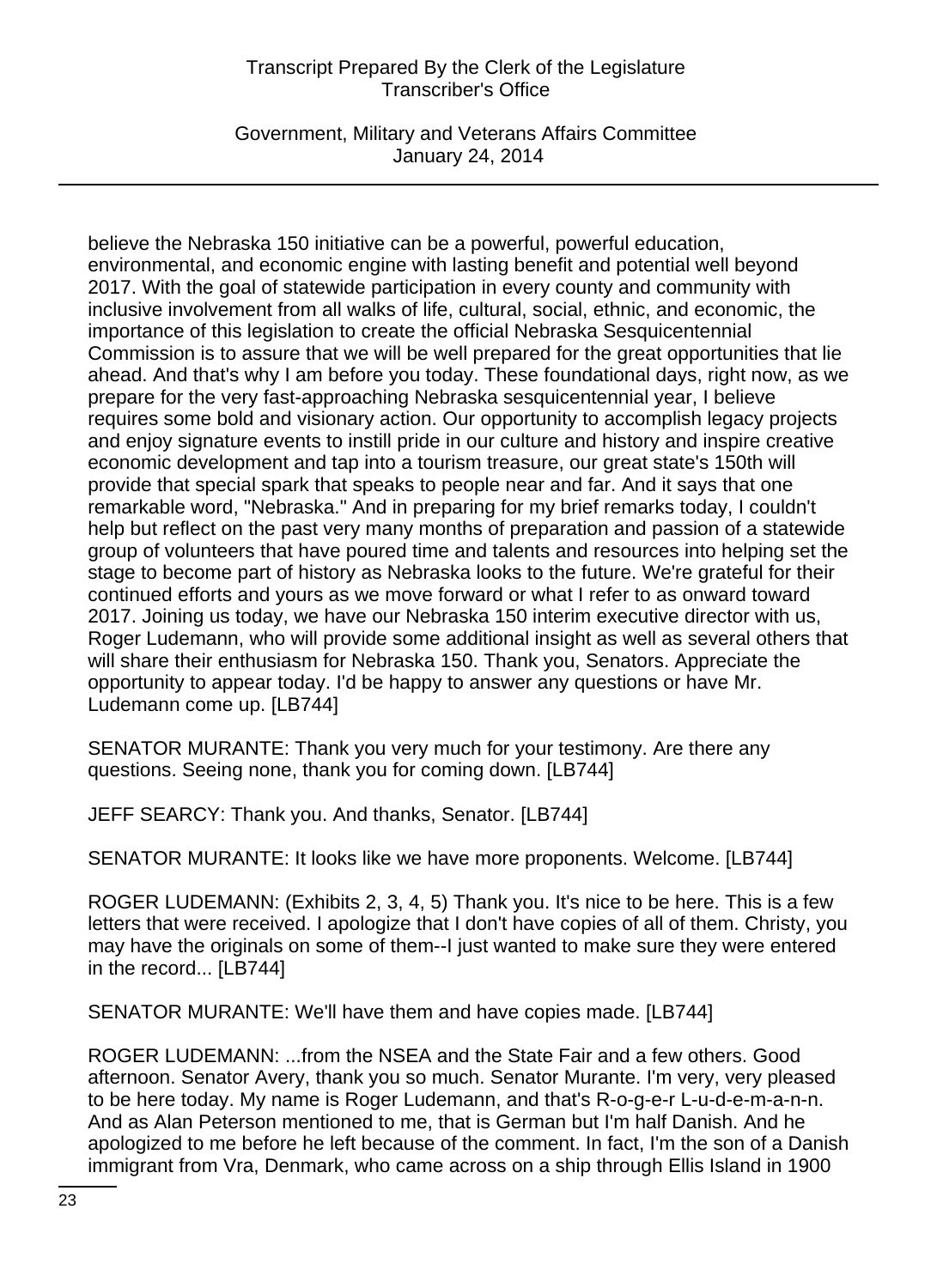Government, Military and Veterans Affairs Committee January 24, 2014

and started a ranch on the Dakota border in 1908 that's in our family yet today that I'm very proud of. And I mention that because I think that's really the essence of the spirit of what we're trying to do here. And that is, through the sesquicentennial to show the wonderful history, the depth of emotion, and sincere commitment to this kind of program. I have recently been involved in the organization...I was a volunteer for the Centennial Mall fund-raising project, the recent implementation of the Centennial Mall improvements that are now near under contract and going to be a beautiful addition to our city. Through that process, I met Jeff Searcy. Jeff introduced me to the group that is putting together the volunteers statewide. And I was ever so impressed, frankly, by the statewide emotion and commitment that is part of this process. And I'm just very, very proud to be part of the overall operation at this point in time, starting up from a fledgling group just a year and half ago. There are a lot of people who have spent many, many hours of planning already and now we're ready to take it to the next level. This is a very rare opportunity. And I think that's the main phrase that I want to leave with you. A very rare opportunity to not only celebrate but to invest in our state and to carry us forward with some wonderful new economic ideas, recruitment of people back to the state that are top graduates from various schools around the state, to allow us to build on our history and our educational processes, and to really make a major difference in the way we approach things going forward from this point on. Two thousand seventeen is coming up quickly. The countdown is on. In fact, our Web site is nebraska150.org that we've put together with funds we've raised so far. It's already in place. We own the URL and it is up and running. And on there, if you want to go there at some point in time, there is a countdown calendar and a countdown date that shows exactly how many minutes and how many weeks we have until March 1, 2017, so we watch that very closely. As has been mentioned, this is going to be an ultra inclusive event. I hope that my little hometown of 90 people in Naper, Nebraska, in western Boyd County will be able to participate as we hope everybody across this entire beautiful state will be able to participate. And most importantly, it will be a collaborative partnership with every resource utilized without duplication and in an attempt to make this one of the greatest events that ever occurred in the history of the state of Nebraska. Thank you very much. Can I answer any questions? [LB744]

SENATOR MURANTE: Thank you. Are there any questions? Senator Bloomfield. [LB744]

SENATOR BLOOMFIELD: Not really a question but a comment. And I want to thank all of you that are involved in this. Your uncle and mine had me on the other side of the world in 1967 when the centennial took place and I missed that. I'm kind of looking forward to this. Thank you. [LB744]

ROGER LUDEMANN: Good. Wonderful. An excellent comment. There's no better person to comment on that than the person who was here for the 1967 event. Any other questions? [LB744]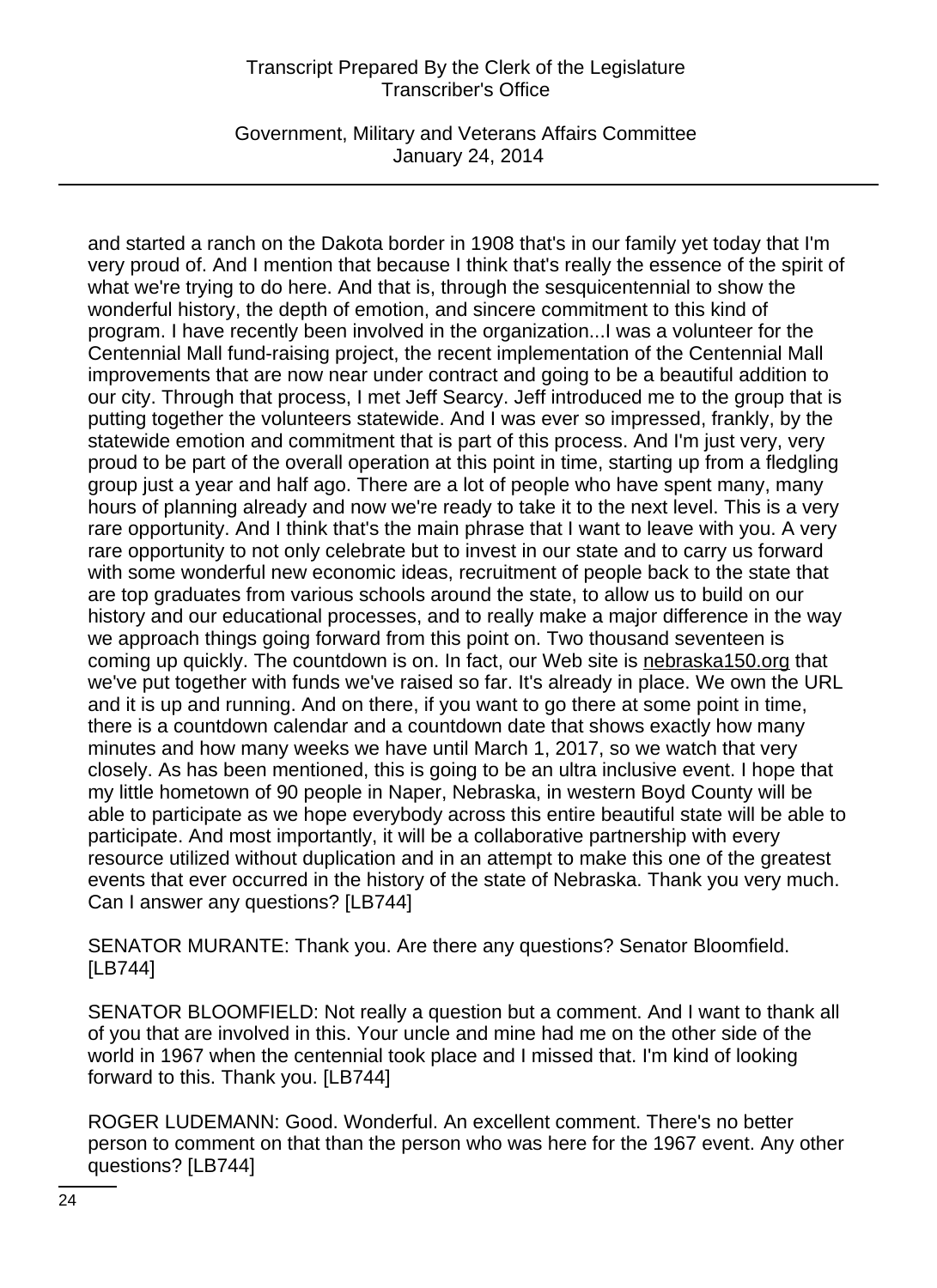SENATOR MURANTE: And with that, we'll accept more proponent testimony. [LB744]

SENATOR SCHEER: And which high school band were you playing in? [LB744]

SENATOR MURANTE: Welcome. [LB744]

ALLEN BEERMANN: Thank you, Senator. And Senator Avery, members of this committee, my name is Allen Beermann, Allen Beermann, A-l-l-e-n B-e-e-r-m-a-n-n. It was my good fortune to be here in an official capacity on behalf of the state in 1967 to participate in, to help plan, to help carry out the centennial activities for our state centennial. Then I served as a trichair of the quasquicentennial in 1992 and it appears like I'm going to be involved, because I have so far, in the sesquicentennial. Now there are people in this room very quickly calculating the fact that, my God, he is a fossil. I want to make just a few quick points about the significance of these events, and especially this state's 150th. Our neighbors to the south, Kansas and Iowa, just went through this. When I think back of in the centennial of all of the activities that were carried out in that year in every city and every county by every group you can think of, I remember seeing in both '67 and '92 as a part of that, the Nebraska float in the Presidential inaugural parade and all of us citizens applauding when that parade float went by on behalf of our state. I think of all of the kids that came by the busloads to all of our activities here on the Capitol lawn. And all of the activities that built culture in this state and some pride in this state. Everybody got to participate, every county, every group, 4-H, FFA, high school bands. It was a real opportunity to capture the pride in our state to establish the culture, to look back at the history, and to see what's ahead. And this is not only going to be a celebration, it's going to be a commemoration. And there's a big difference in those activities. And, fortunately, we're going to have both. I also think it's very important for the Legislature to understand that we need to put some budget into this because I remember in the fund-raising in '67 and with Diane Nelson, Senator Nelson...Governor Nelson's, wife, First Lady, when we were doing the fund-raising almost every company and person who donated, the first question they ask, does the state also have a stake in this? Are they committed to this? And we were able to say, yes. And that's a very important point. And that's why I hope that some appropriation follows what we're doing. So I think it's very important that we sign on, that we all get involved, we all make it happen, because it is our state. And if we're not proud of 150 years, nobody else is going to be on our behalf. It has to be the citizens of this state. And it was my good fortune to be involved in three of the...eventually the third one, if I live that long. But...so I would urge that this bill, with the amendment, go forward to the Legislature. And I know that many senators have already signed on this bill because it's an activity that takes several years to plan. And we hope that we have a great year to both celebrate and commemorate. I would try to answer any questions if I could. But I appreciate the time and the courtesy of this committee on a Friday afternoon. [LB744]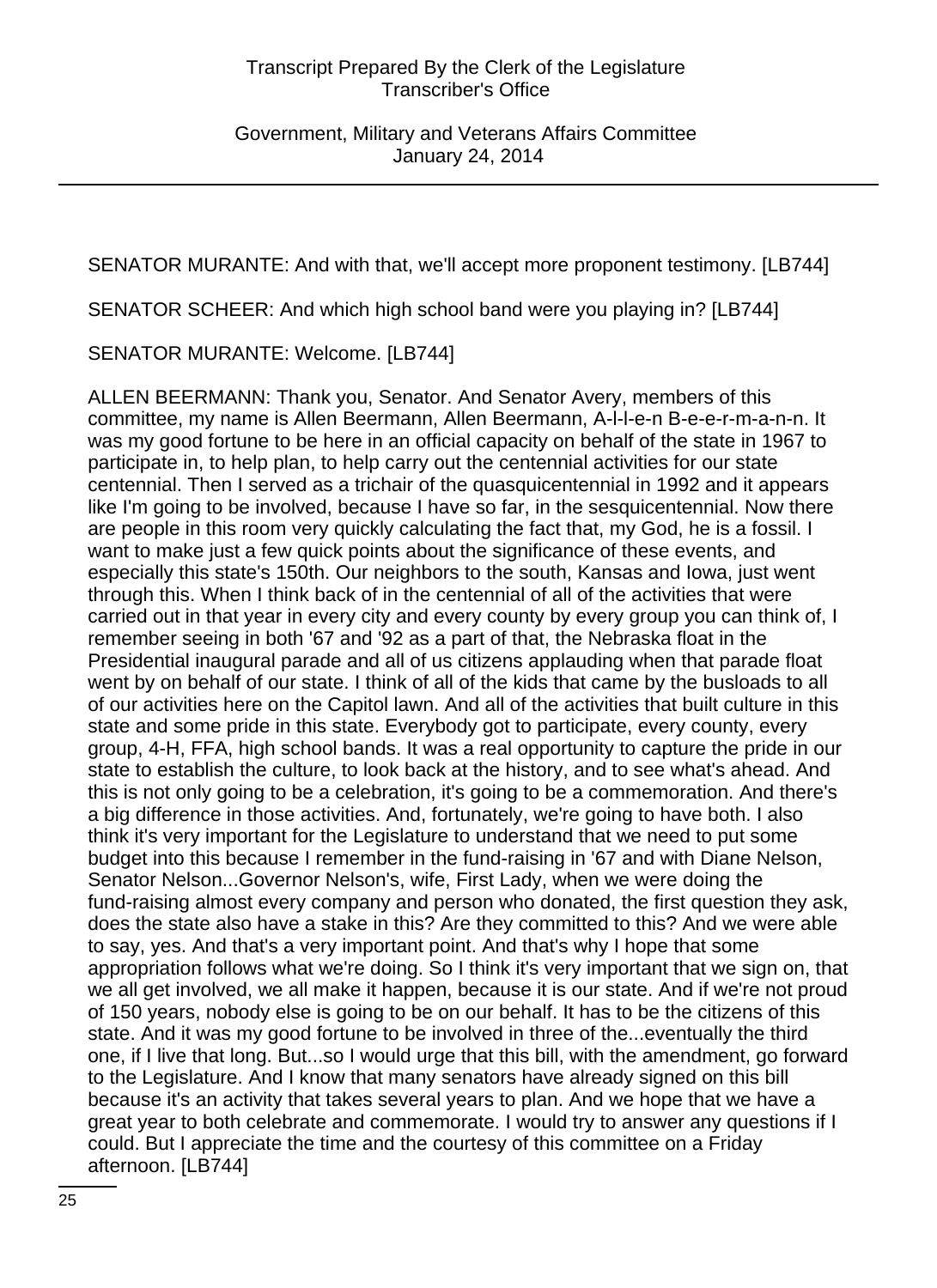SENATOR MURANTE: Thank you, Allen. Are there any questions? Seeing none, thank you. [LB744]

ALLEN BEERMANN: Thank you. Appreciate it. [LB744]

SENATOR MURANTE: Are there additional proponents who wish to testify? Welcome. [LB744]

SENATOR SCHEER: Imagine seeing you here. [LB744]

SENATOR MURANTE: Welcome. [LB744]

KATHY McKILLIP: (Exhibit 6) Thank you, Senator Scheer. Good afternoon. Thank you for this opportunity. We'd like to thank Senator Avery for introducing this bill and we thank you also, committee members, Senator Bloomfield, Senator Murante, Senator Wallman, and Senator Scheer for this opportunity as well. I'm Kathy McKillip, K-a-t-h-y M-c-K-i-l-l-i-p, and I'm the executive director with the Nebraska Tourism Commission. The Nebraska sesquicentennial is a unique and exciting opportunity to celebrate Nebraska and our great history as a state. When we conduct visitor surveys, Nebraska's history, historic sites, and culture are very popular and well received. This is an opportunity to enhance and bring additional exposure to these areas, not only for our out-of-state visitors but to also reconnect Nebraskans with our past and excite them about our future. LB744 would encourage and promote a statewide exposure to Nebraska's sesquicentennial--it is tough, you're really going to have to work on this--and at this time, the Nebraska Tourism Commission offers up its support for LB744. We'd like to thank Senator Avery for bringing the value and importance of this event and its relevance to tourism before the body and believe that the future of tourism plays an important role when it comes to generating revenue statewide. Tourism is a key segment of Nebraska's state economic base. And as the state's third largest industry, tourism plays a critical role in the vitality of our state. And I would be happy to try to answer any questions should the committee have any. [LB744]

SENATOR MURANTE: Thank you very much. Are there any questions? Senator Scheer. [LB744]

SENATOR SCHEER: Would it maybe be better just to call it our 150th birthday? [LB744]

KATHY McKILLIP: I was thinking that a really good theme could be 150 years of the good life. [LB744]

SENATOR MURANTE: We'll bring Senator Mello in on that conversation. [LB744]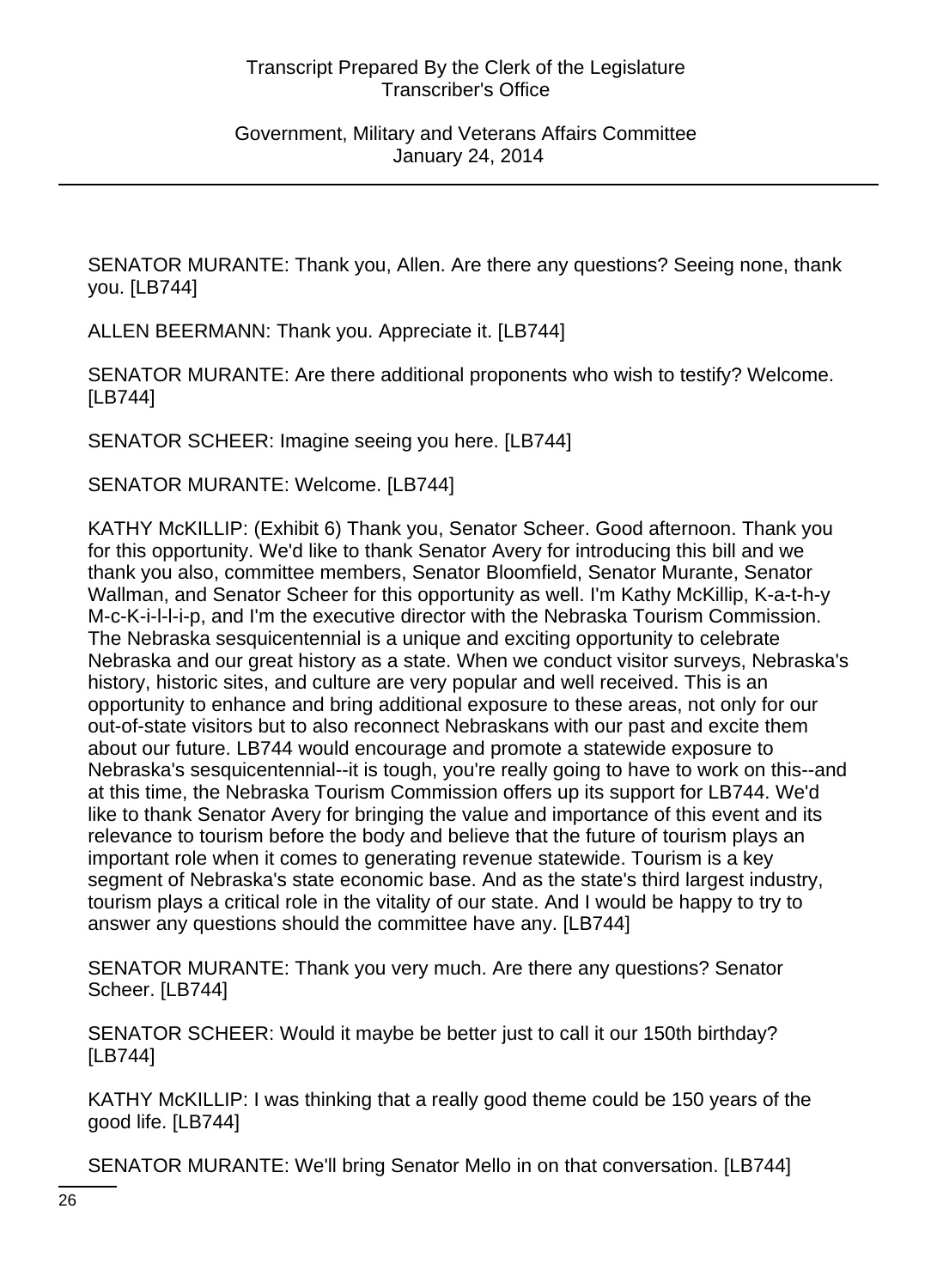Government, Military and Veterans Affairs Committee January 24, 2014

SENATOR AVERY: (Inaudible). [LB744]

KATHY McKILLIP: I think that the engagement and the excitement from the public actually is kind of fitting with this bill is because we're passionate Nebraskans. And I love it. I love it. I love the fact that engagement and dialog has started and they're passionate about the potential and what they feel really committed to. So I look at it as a good thing that's happening. [LB744]

SENATOR MURANTE: Thank you. [LB744]

KATHY McKILLIP: Uh-huh. [LB744]

SENATOR MURANTE: Any additional questions? Seeing none, thank you for your testimony. It looks like there are more proponents. Welcome. [LB744]

JUDI GAIASHKIBOS: Good afternoon, members of the Government, Military and Veterans Affairs Committee. I am Judi gaiashkibos, the executive director of the Nebraska Commission on Indian Affairs. And I, too, rise in support on behalf of the Nebraska Indian Commission and the first peoples of Nebraska to lend support to LB744. I serve on the Friends and have been involved... [LB744]

SENATOR MURANTE: Just to interrupt briefly, can you spell your name for us, please? [LB744]

JUDI GAIASHKIBOS: Oh, spell my name. Okay. Judi, J-u-d-i, gaiashkibos, g-a-i-a-s-h-k-i-b-o-s. [LB744]

SENATOR MURANTE: Thank you. [LB744]

JUDI GAIASHKIBOS: And I am a member of the Ponca Tribe of Nebraska and I'm also Santee Sioux. So as far as 150th birthday party, maybe yes. But I think what I really am so happy to be a part of this for is because I want to look at the past, present, and future. And I want to make sure that we include the first peoples because of our history here before 150 years. And I just wanted to share my personal lineage here. Roger said in 1908, I believe, his parents immigrated here. And that's the same year that Chief Standing Bear died. And my grandfather was born in 1878 on the Ponca reservation. So at the time of Standing Bear's passing, he was 30 years old. And so I was doing the math as I was sitting back there. And my grandfather was the second...the last chief of the second rank of the Ponca Tribe. And so he would have been 136 years old now so at the time we do this, 138. My mother was born in 1913. She went to the Genoa Indian School and I grew up in Norfolk, Nebraska, where Senator Scheer also grew up. And my great grandmother whose Indian name was Megashathe, she was born in 1848. So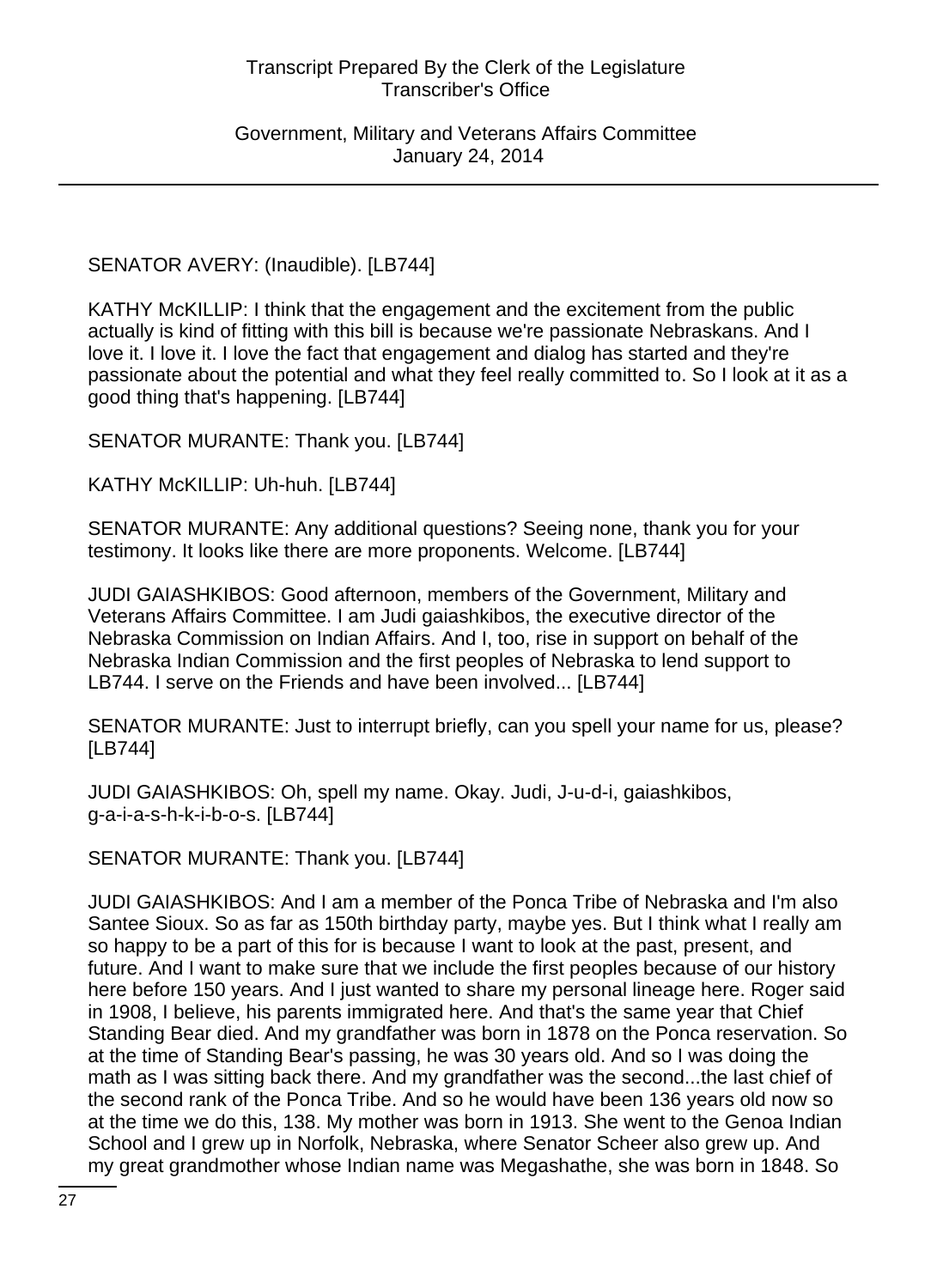Government, Military and Veterans Affairs Committee January 24, 2014

how old would she be? One hundred sixty-six. So that's older than 150th sesquicentennial. And I can actually say that. I'm not so good at spelling it, spell-check is always correcting that for me. So anyway, today I sit before you as a grandmother of two little boys. I have two daughters and now I am very happy and proud of my two grandsons. So I want to make sure and be a part of this commemoration celebration. And the Indian Commission stands ready to help have different celebrations throughout the state that will tell the history and the past stories of Standing Bear, Chief Little Priest from the Winnebago, and all the other important people that are a part of Nebraska's history. So with that, I do hope that you will move this forward to the floor and also that we could get some funding to help us do all these different commemorations throughout the state. Any questions? [LB744]

SENATOR MURANTE: Thank you very much. Are there any questions? Senator Scheer. [LB744]

SENATOR SCHEER: Well, not a question but I just would make note that Judi is exactly right and that they are the first people. And I know from going to several of the programs in November they usually have for the teachers and students of the Indian facilities, high schools around the state, there is a really a dire need to codify the Indian history because so much of their history is from generation to generation that is not written. And as a lot of the older ancestors are starting to depart, we're losing just a huge amount of that history that goes way back before the founding of Nebraska. So I just...her comment of her lineage made me think of that. That is a separate issue to this, but certainly that's a great deal of history that we need to make sure and protect (inaudible). So thank you for bringing that up. [LB744]

JUDI GAIASHKIBOS: Thank you. [LB744]

SENATOR MURANTE: Senator Bloomfield. [LB744]

SENATOR BLOOMFIELD: I will make a little additional comment and that would be that I strongly suggest that we include in that celebration the pow wows and such things that the Indian tribes do. They are unique, I believe, to Nebraska. And Judi could probably elaborate on that some. But they are something that people in Nebraska ought to go see. They may have to get out of bed fairly early in the morning. I think the one in Macy starts around 5:00 in the morning. And it's only about a two hour drive from home so it wasn't too bad. [LB744]

JUDI GAIASHKIBOS: Thank you. [LB744]

SENATOR BLOOMFIELD: But those sorts of things should be included in it. I'm glad you're here today, Judi, but I've gone and known you for four years now and I didn't know you were from Norfolk. My home is about 12 miles. [LB744]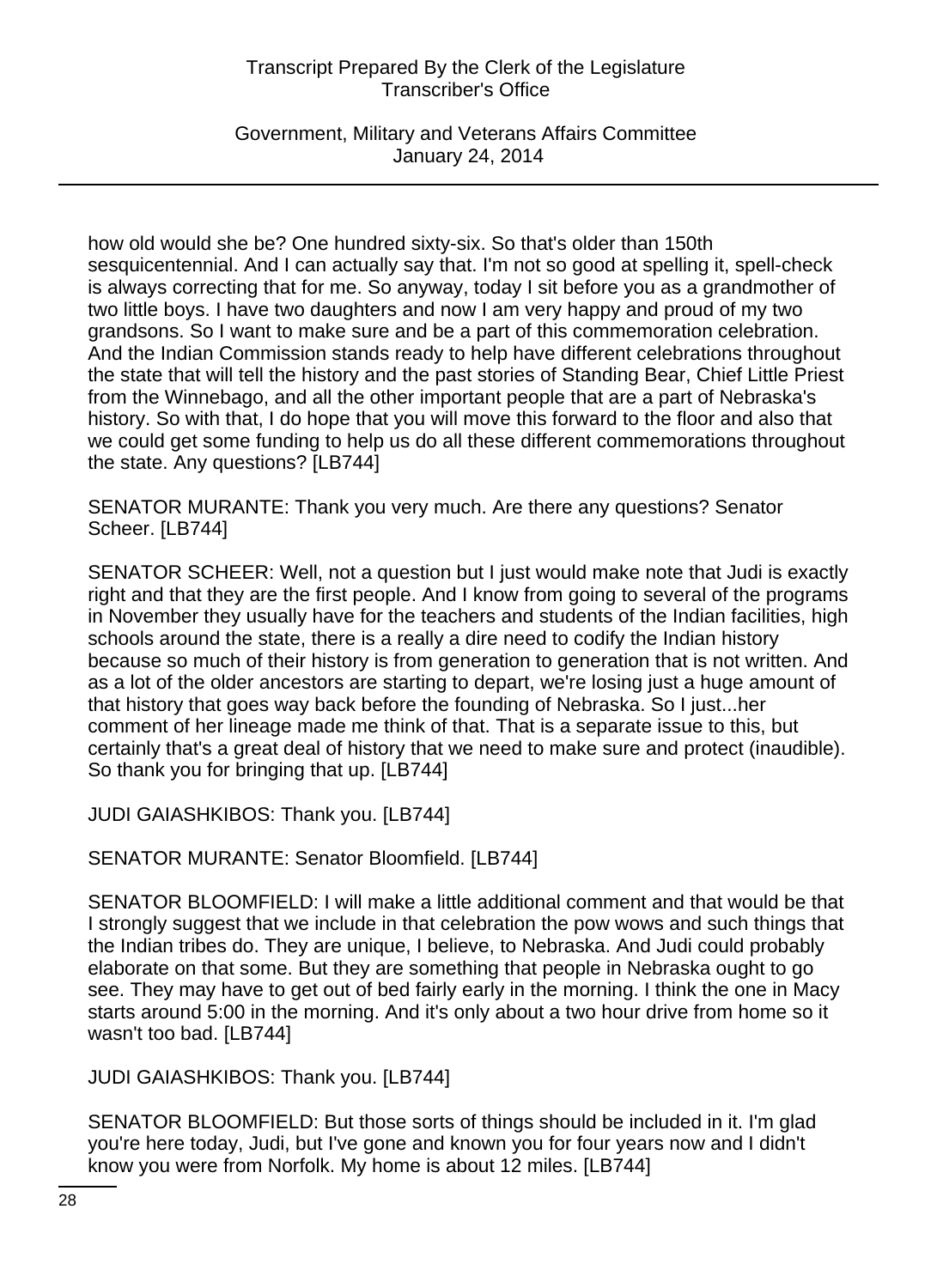SENATOR SCHEER: There's just an overabundance of really high-quality people coming from that area of the state. [LB744]

JUDI GAIASHKIBOS: Thank you. [LB744]

SENATOR MURANTE: Thank you very much. Are there additional proponents? Welcome. [LB744]

NANCY FULTON: (Exhibit 7) Good afternoon. I'm Nancy Fulton, president of the Nebraska State Education Association. And I'm here on...to offer support on LB744 on behalf of the 28,000 NSEA members. We represent public school teachers, principals, educational support professionals, college faculty, retired educators, and students studying to become teachers. I would say that's a rather large grass-roots level of support. Nebraska has one-of-a-kind history. And our state's sesquicentennial can provide wonderful opportunities for celebration, learnings, and reflections. Establishing this commission will guide these opportunities and ensure that we come together as a state to commemorate our shared history as well as build a foundation of cultural appreciation for the generations to come. Educators believe that it's important that our approximately 300,000 students learn about Nebraska's history and culture and develop a sense of pride in our state. We want to make sure that every child in every school is aware of our proud past as we prepare them for our future. Our state's 150th birthday can offer opportunities for school children as well as all Nebraskans and visitors to our state to learn more about our state through events, activities, and learning opportunities. These are things that the commission will help promote and organize. As a little aside, I have to do a plug for my association. NSEA will also celebrate its 150th anniversary in 2017. We are the oldest statewide association. We began five months after statehood. And I believe our history mirrors that of the state. We're excited about celebrating 150 years of advocacy for teaching for children in public education, but we especially look forward to helping Nebraskans celebrate their state's heritage. And with that, I'll entertain any questions. [LB744]

SENATOR MURANTE: Thank you, Nancy. Are there any questions? Seeing none, thank you very much for your testimony. [LB744]

NANCY FULTON: Thank you. [LB744]

SENATOR MURANTE: Welcome back. [LB744]

LARRY RUTH: Senator Murante, how are you? [LB744]

SENATOR MURANTE: Very well. [LB744]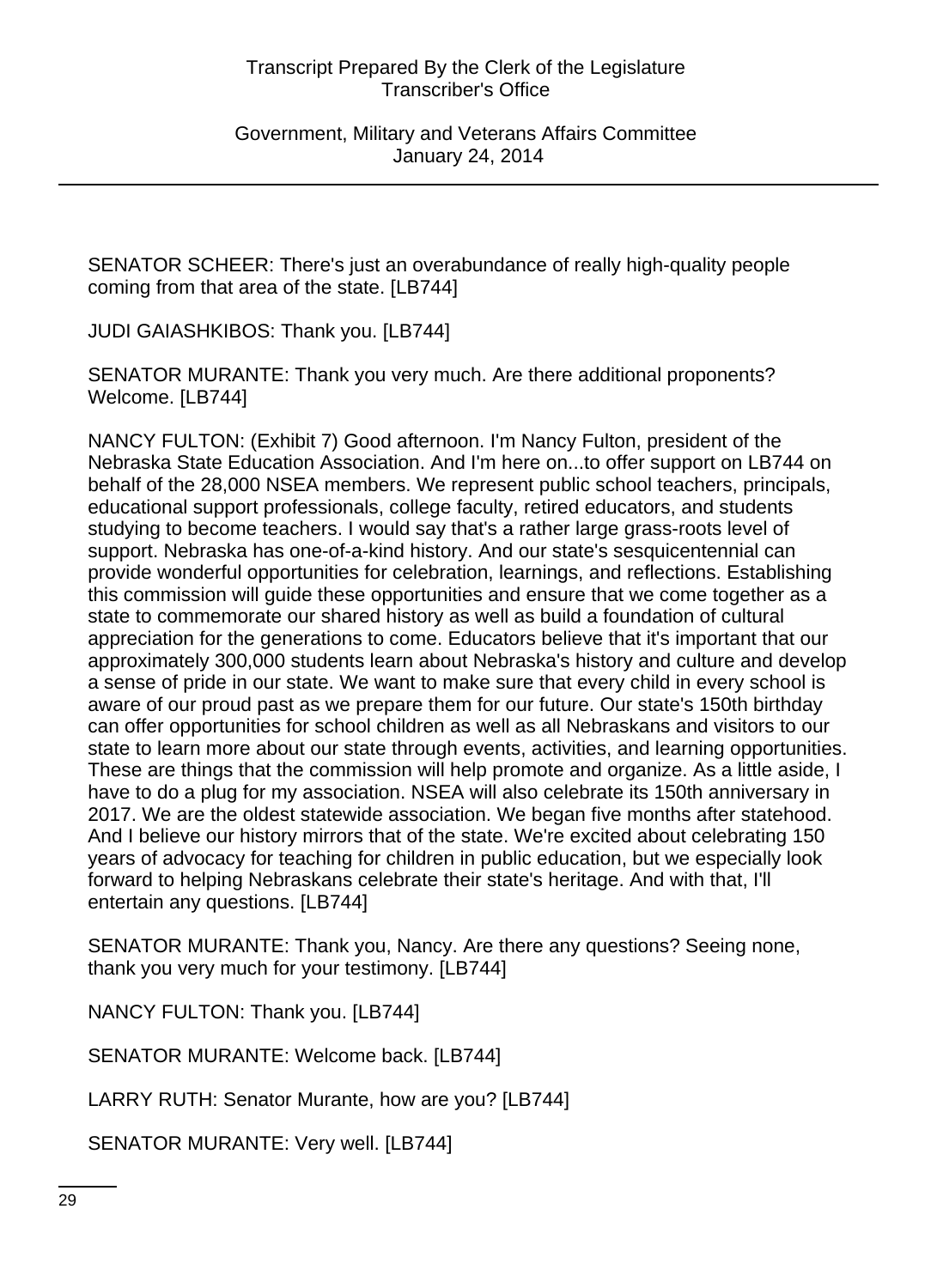Government, Military and Veterans Affairs Committee January 24, 2014

LARRY RUTH: My name is Larry Ruth, L-a-r-r-y R-u-t-h, and I'll give this to you. I appreciate the opportunity to be here Friday afternoon. Roger Ludemann almost had a heart attack when he saw me walk up with a book on a Friday afternoon. Don't worry about it, Roger. I just have a couple of points. Part of my background has been to be on the Nebraska Lewis and Clark Bicentennial Commission. This was something that was established about 2000 and then we celebrated, commemorated the Lewis and Clark Bicentennial activities. And I just want to tell you that almost everything that's going to be done by way of observance is going to have this commission as the backbone. So what you do today is really very important. You're going to be setting the course for the commemoration...the observation...the observance of the bicentennial or the sesquicentennial. Another piece of my background was that I was a page here in 1967. I had my own flag that I ran up over the Legislature that morning so that I would have that as a lasting piece of memorabilia for me for that day. And I just thought what I would do with this is let you know that you have a lot you're going to be doing with this observance. In 1967, let the record reflect that at 8:03 a.m. President Everroad, the Lieutenant Governor, brought the session into activity. And they then commenced to have a couple of minutes of this and a couple of minutes of that and then they adjourned at 9:06 a.m. and then they went into the official commemoration of the centennial. Pardon me, that would be the 100th, yes, the centennial. And as I recall, Senator Warner--some of you might have known Senator Warner--played, along with Lieutenant Governor Everroad and some others, they did a role playing of the first day of the legislative session as a new state. And they had old suits on and they had beards on and they had even a toupee on or two. I don't know if you want to get that involved that much again. But it is to say that this will be something of great interest in the state. It will be something that you'll be actually very much involved in with parades and other activities. And I'm just so pleased to add my support to this group. They're doing a really good job and they're doing it at the time they need to and that is two or three years out. Any questions? [LB744]

SENATOR MURANTE: Thank you, Larry. Are there any questions? [LB744]

SENATOR BLOOMFIELD: No, but I'll be blissfully re-retired by then. [LB744]

LARRY RUTH: Most of the senators weren't good actors, I might say that, too. [LB744]

SENATOR MURANTE: Thank you very much. [LB744]

LARRY RUTH: Oh, I will say this. Jacob...yes, Jacob is a student--that was remarked--but he was a student of mine out at Nebraska Wesleyan a year ago and he did a nice job. [LB744]

SENATOR MURANTE: Thank you. Are there additional proponents? Seeing none, are there any opponents? Are there any neutral testifiers? Senator Avery, would you like to